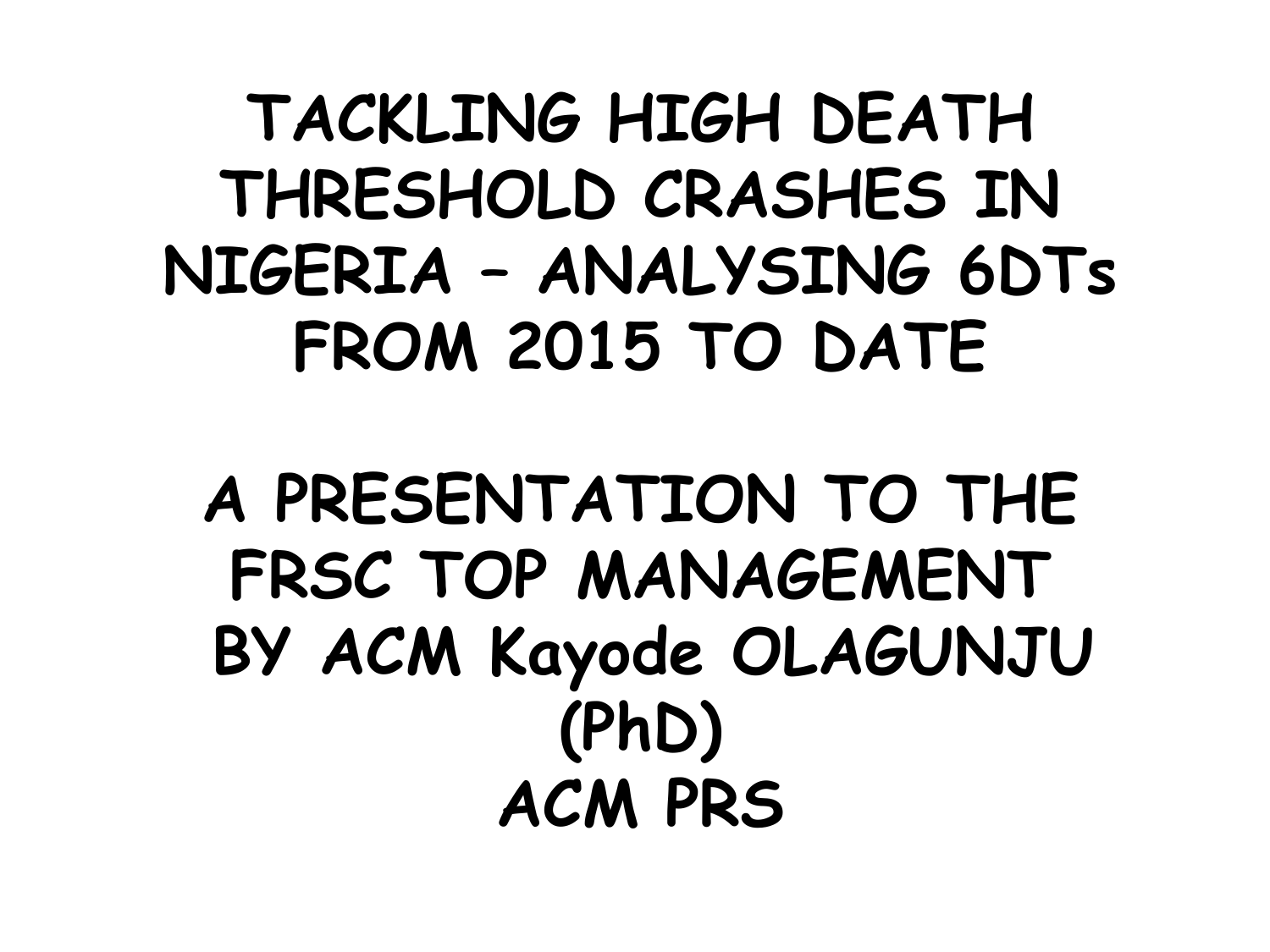# **Introduction**

Road Traffic Crash is among the leading causes of death and life-long disability. It has been an incessant occurrence which is seen as an increased burden on economic development. The purpose of this analysis is to examine the trend of crashes for death threshold of 6 and above which is shown in this report with tables and charts explaining the trend of crashes, fatalities, time and day of the crashes.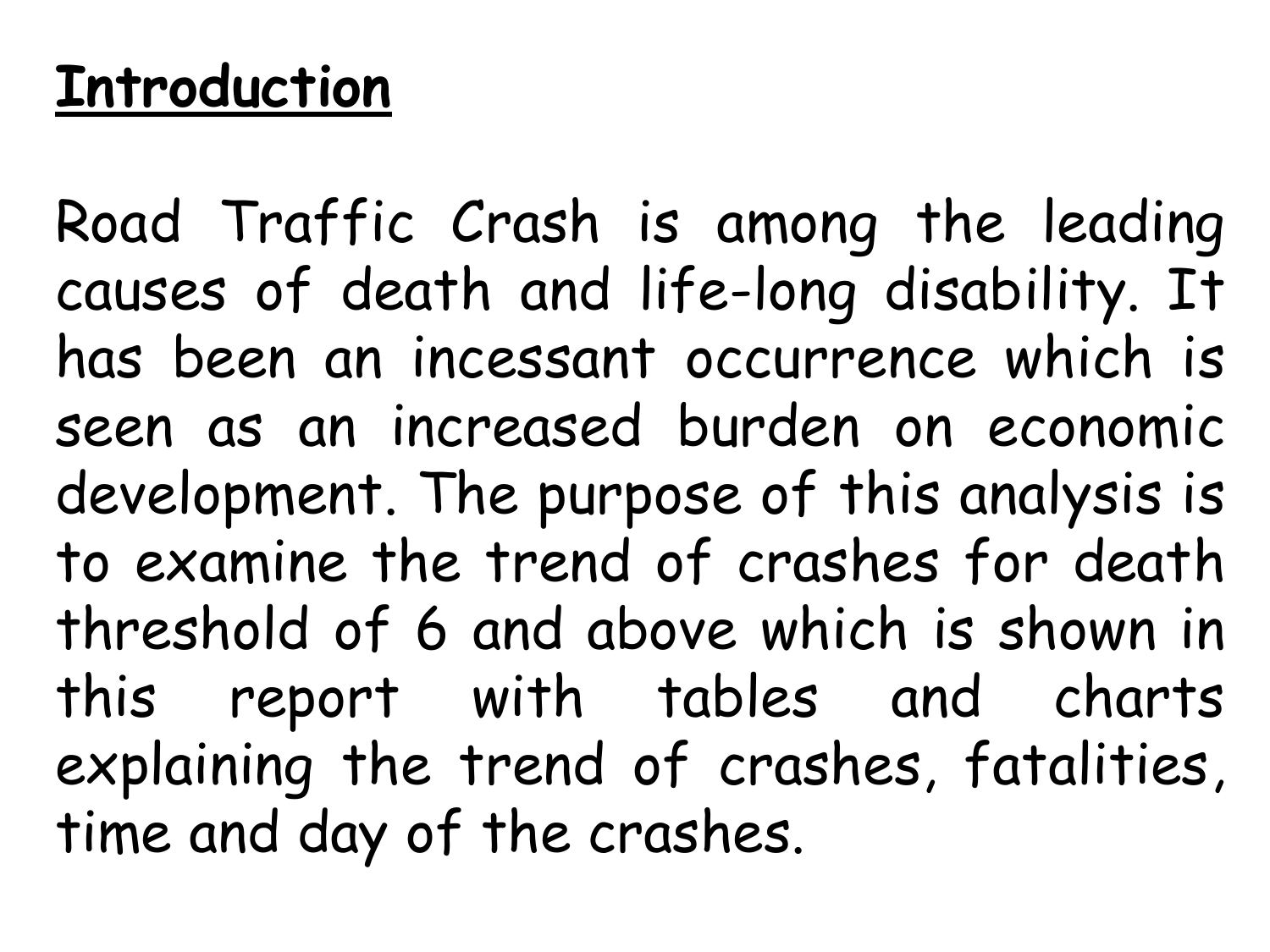# **State Analysis**

Analysis revealed that in Year 2015, 123 cases of 6DT leading to death of 1113 victims were recorded with Kogi State recording the highest death threshold with 12 cases and 98 deaths followed by Yobe with 8 cases and 92 death, Kaduna with 8 cases and 62 deaths and Ogun State with 7 and 59 cases respectively.

Subsequently in Year 2016, 136 cases of 6DT were recorded with total deaths of 1248. Oyo State had 12 cases and 115 deaths, Bauchi with 12 cases and 107 deaths while Kaduna had 11 cases with 101 deaths. Between January and February 2017, total of 15 cases and 269 deaths were recorded.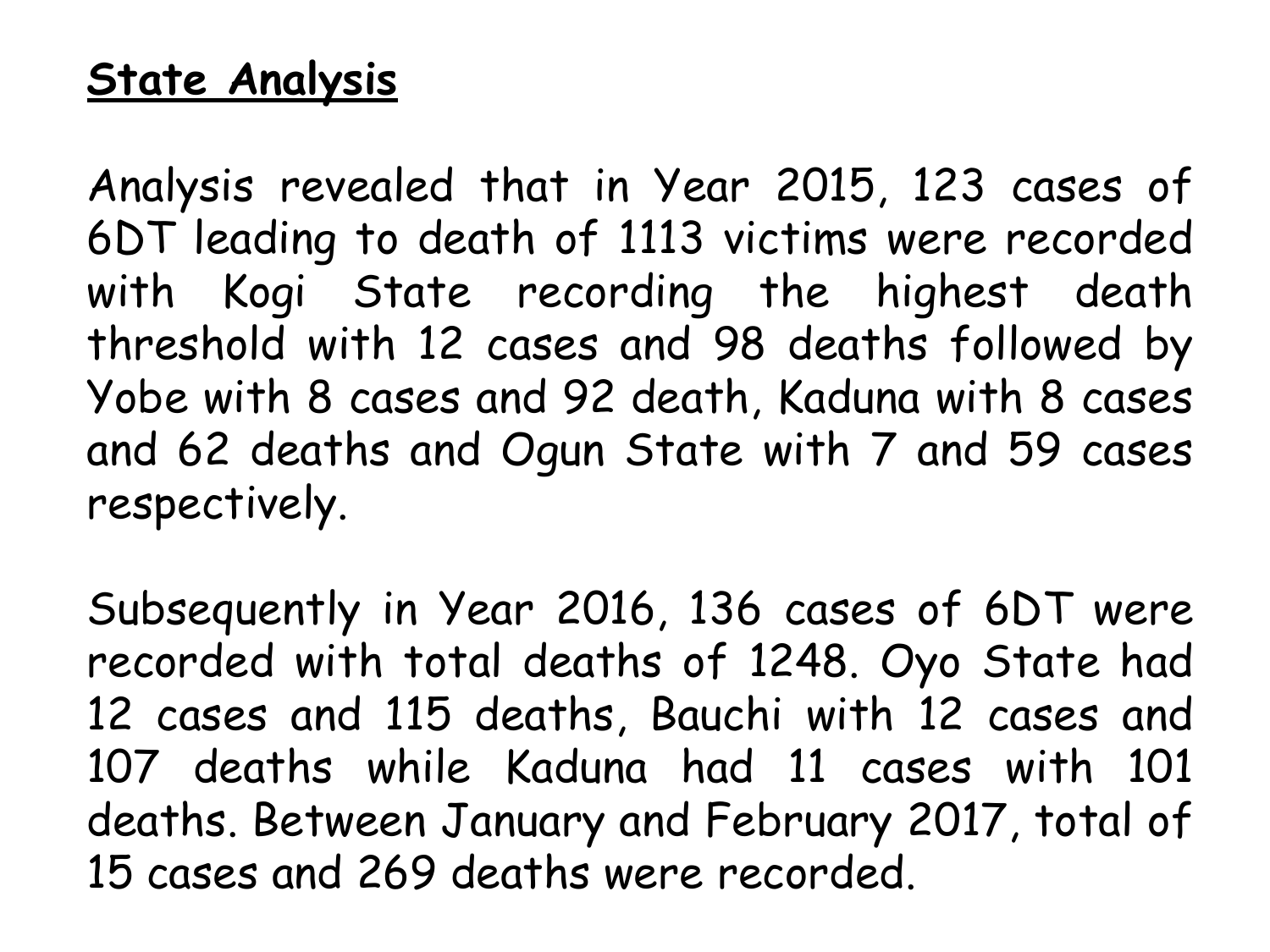# **Time of the Day Analysis**

Generally, it was revealed that majority of the crashes occurred during the peak period of the day that is, between 1200-1459hrs and 1500-1759hrs.

 In, 2015 the period 1200-1459hrs recorded the highest with 28 6DT cases.

◆ Year 2016 also had similar record with the period 1500-1759hrs having the highest with 29 6DT cases.

\* The period 1200-1459hrs recorded the highest with 6 cases between January and February 2017.

 On the whole the period 1200-1459hrs accounted for 21% of the total cases followed by 1500-1759hrs with 20% and 0900-1159hrs representing 16%.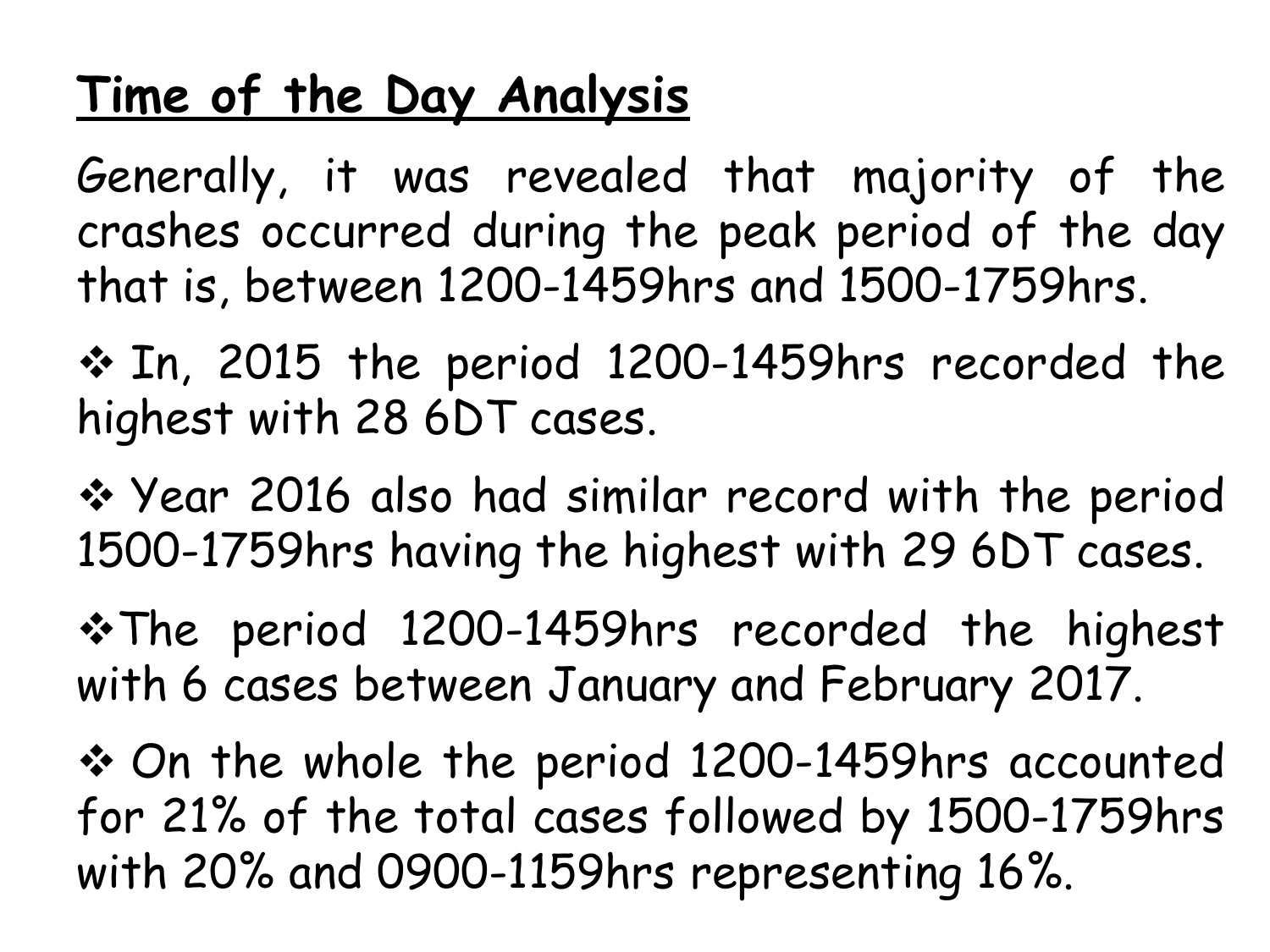# **Day of the Week Analysis**

 In 2015 and 2016 respectively, Sunday was the most prevalent day with records of 25 and 26 cases followed by Friday with 23 and 25 cases.

 Between January and February 2017, Friday was the most prevalent day with 4 cases while Sunday, Tuesday, Wednesday, Thursday and Saturday all recorded 3 cases each except for Monday that had 1 case.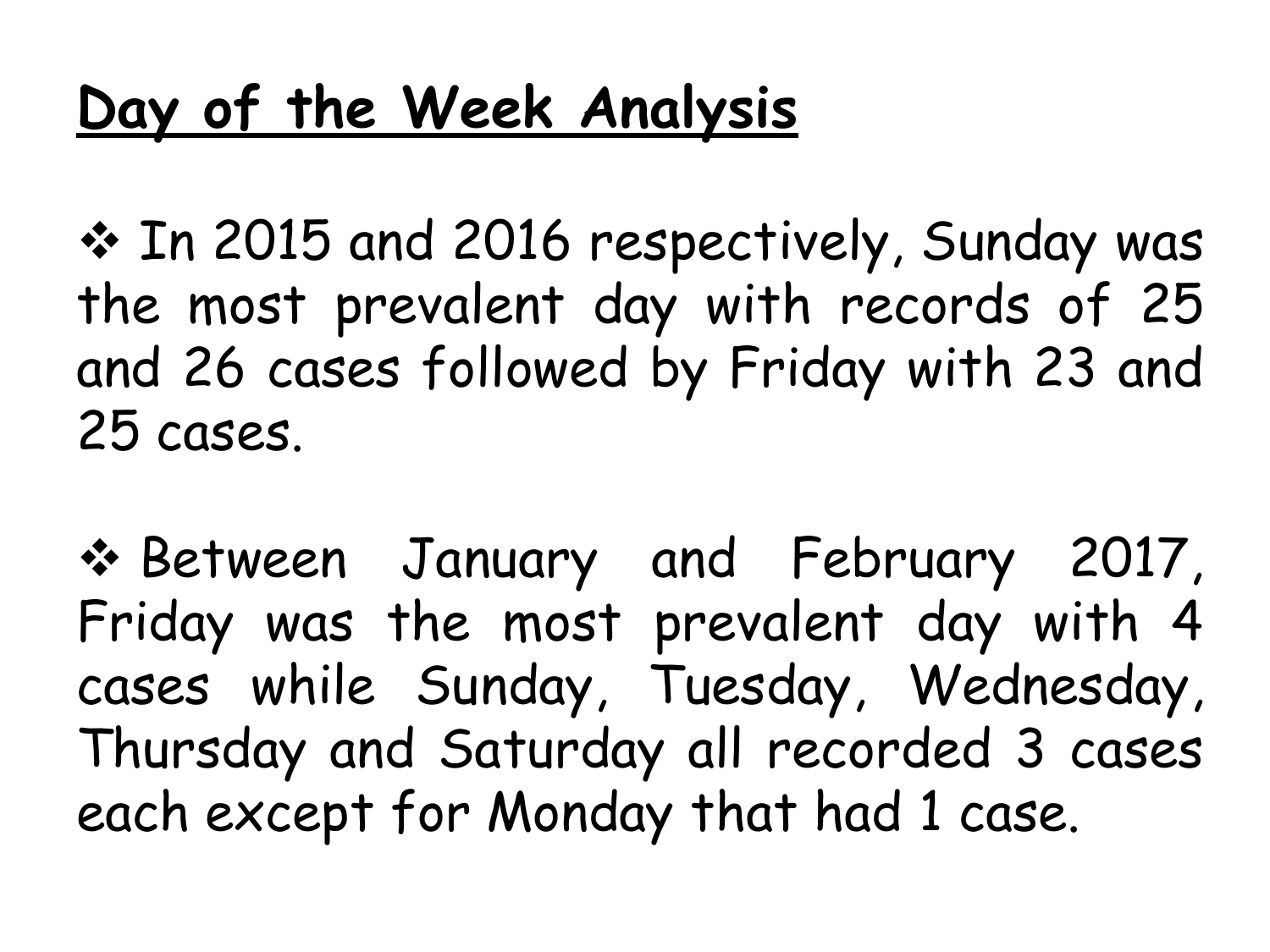# **Route Analysis**

 $\cdot$  **It was revealed that in Year 2015, Abuja-**Lokoja road was the most prevalent route with 10 cases (Gegu-Abaji section recorded 4 cases) while Lagos=Ibadan ranked second with 6 cases.

 Furthermore, in 2016 Lagos-Ibadan road recorded highest with 8 cases followed by Abuja-Lokoja with 7 cases where Gegu-Abaji section also recorded highest with 3 cases.

◆ Between January and February 2017, all 19 routes recorded 1 case each.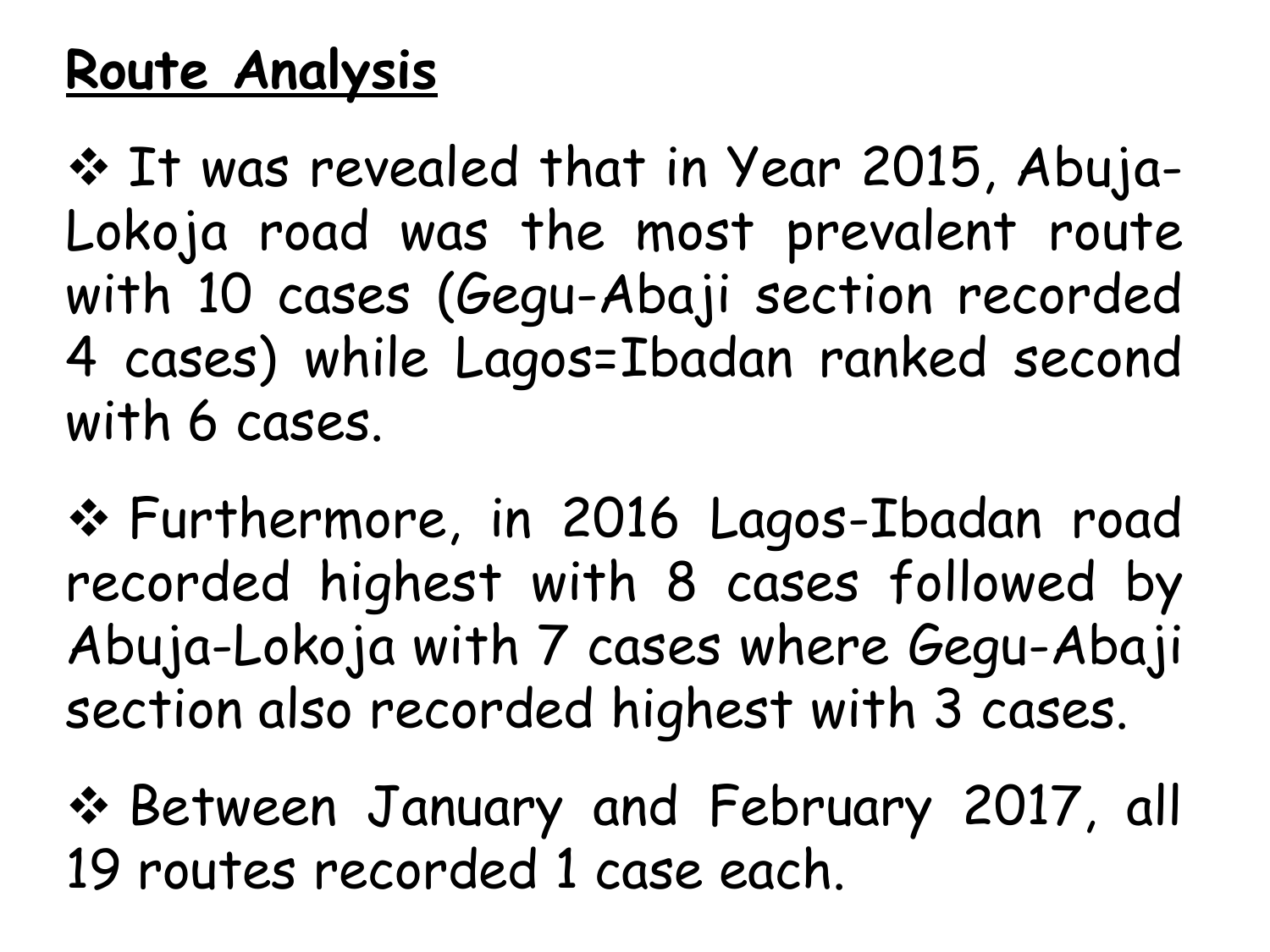## **Findings**

**\*Year 2016 recorded the highest 6DT crashes and** deaths respectively with 136 cases and 1248 deaths.

❖ Kaduna and Kogi States recorded highest 6DT crashes each with 20 cases each and deaths with 196 and 185 respectively followed by Bauchi State with 18 crashes and 116 deaths while Ogun and Oyo States also recoded relatively high crashes with 17 cases each with 156 and 161 deaths respectively.

\*It was observed that peak period of the day (1200-1459hrs and 1500-1759hrs) were the most prevalent periods of crashes with 58 and 55 cases respectively which is an indication that fatigue sets in when motorists drive beyond 4hrs.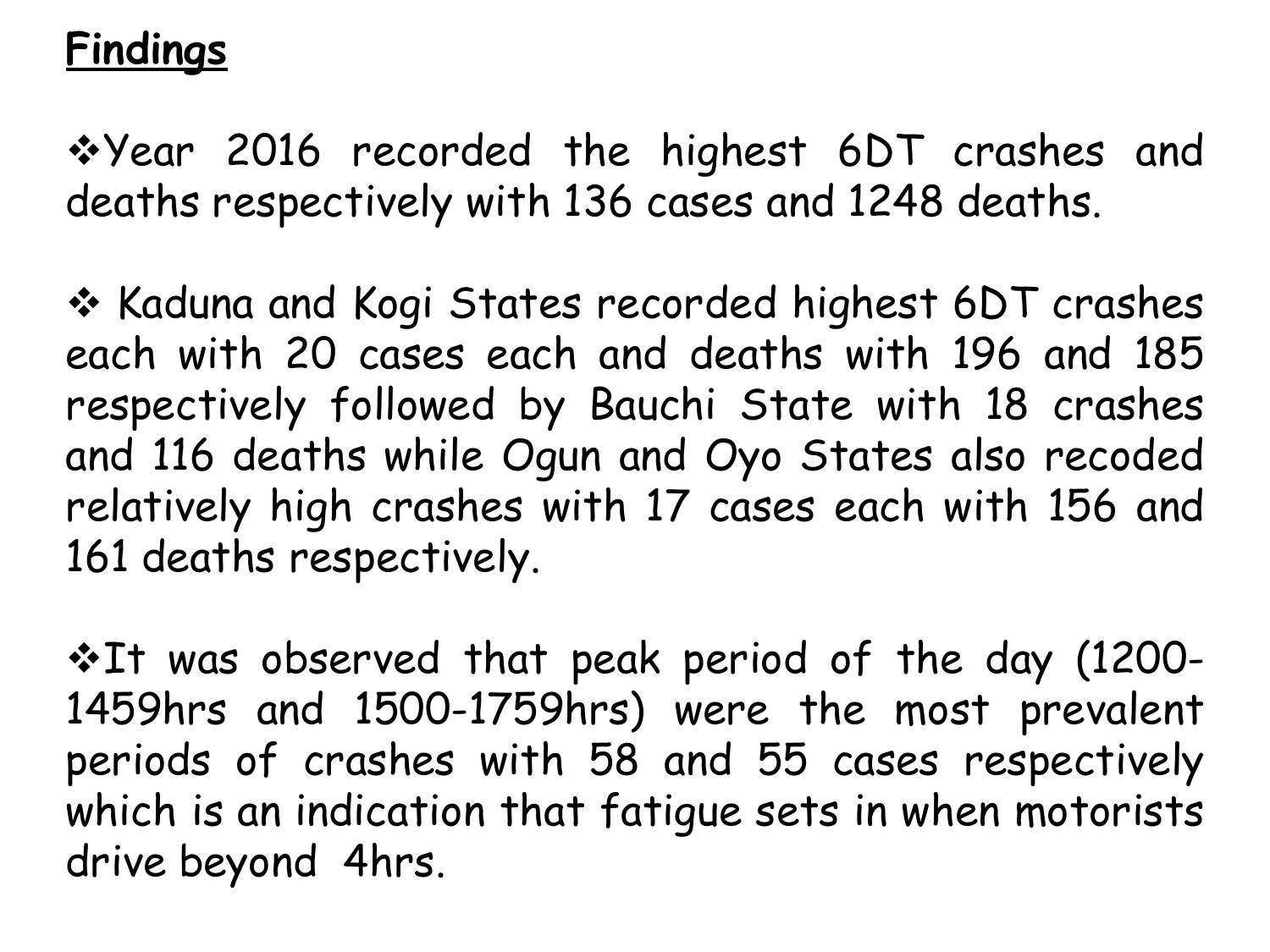\*Also, Sunday was revealed to be the most prevalent day of 6DT crashes followed by Friday with 54 and 52 cases respectively indicating that most road users ply the road during weekends.

\* Route analysis shows that Abuja-Lokoja road is the most prevalent with total of 17 cases while Lagos-Ibadan followed with 15 cases.

\*Speed Violation (SPV) accounted for the most prevalent causes of crashes, an indication that increase in average speed is directly related to both the likelihood of a crash occurring and to the severity of the consequences of the crash.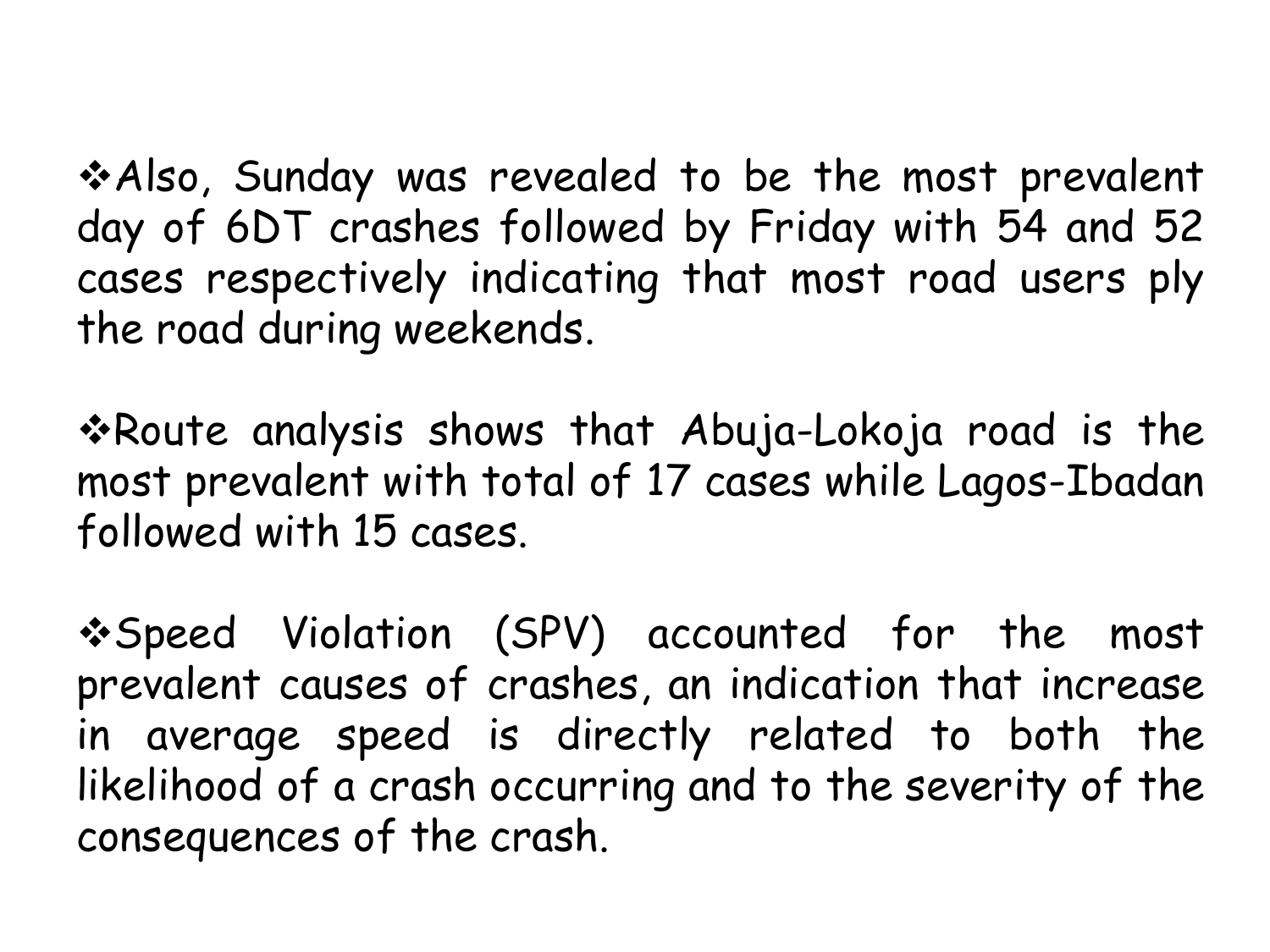# **Recommendations**

Attention of the Management and Commands should be drawn to the roads with high fatalities which are Abuja-Lokoja, Lagos-Ibadan, Ilesha-Ipetu Ijesa and Kaduna-Abuja, Oyo-Ibadan, Ogbomosho-Oyo, Ilorin-Ogomosho and Doka-Kaduna.

The Management should also draw the attention of the Commands (Kaduna, Kogi, Bauchi, Oyo, Ogun, Yobe and Katsina) with high death threshold in order to intensify on their operations.

**\*Proper attention needs to be drawn to the time** and day of crashes to further enhance decision making.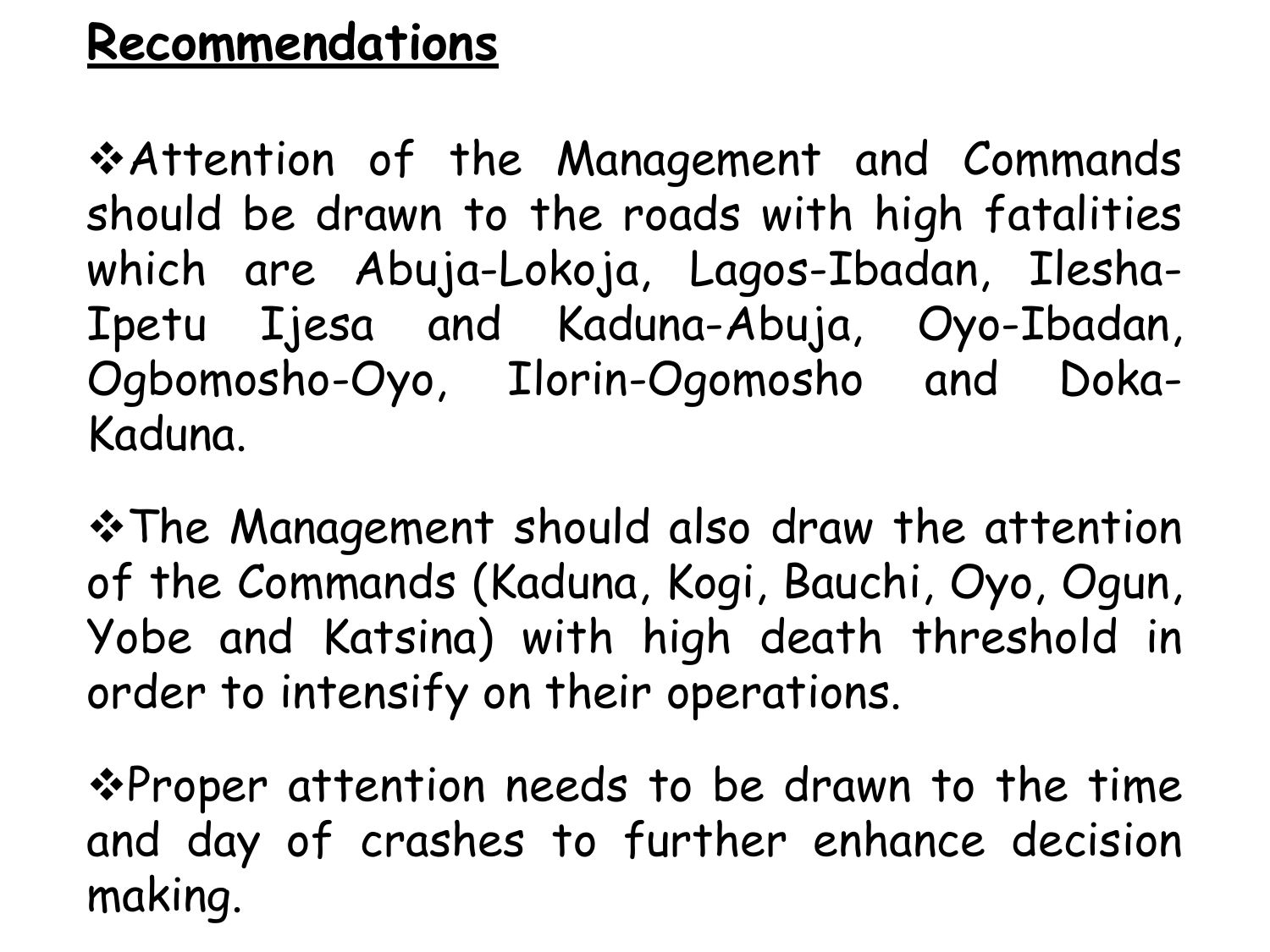Patrol activities should be well planned for these days to achieve positive and maximum result.

Public Enlightenment and Education to be intensified by sharing information on risks and how to reduce these risks.

Further investigation needs to be conducted on some of the crashes along the identified routes (Abuja-Lokoja, Lagos-Ibadan, Ilesha-Ipetu Ijesa and Kaduna-Abuja) to establish any relationship between the crashes and road infrastructure.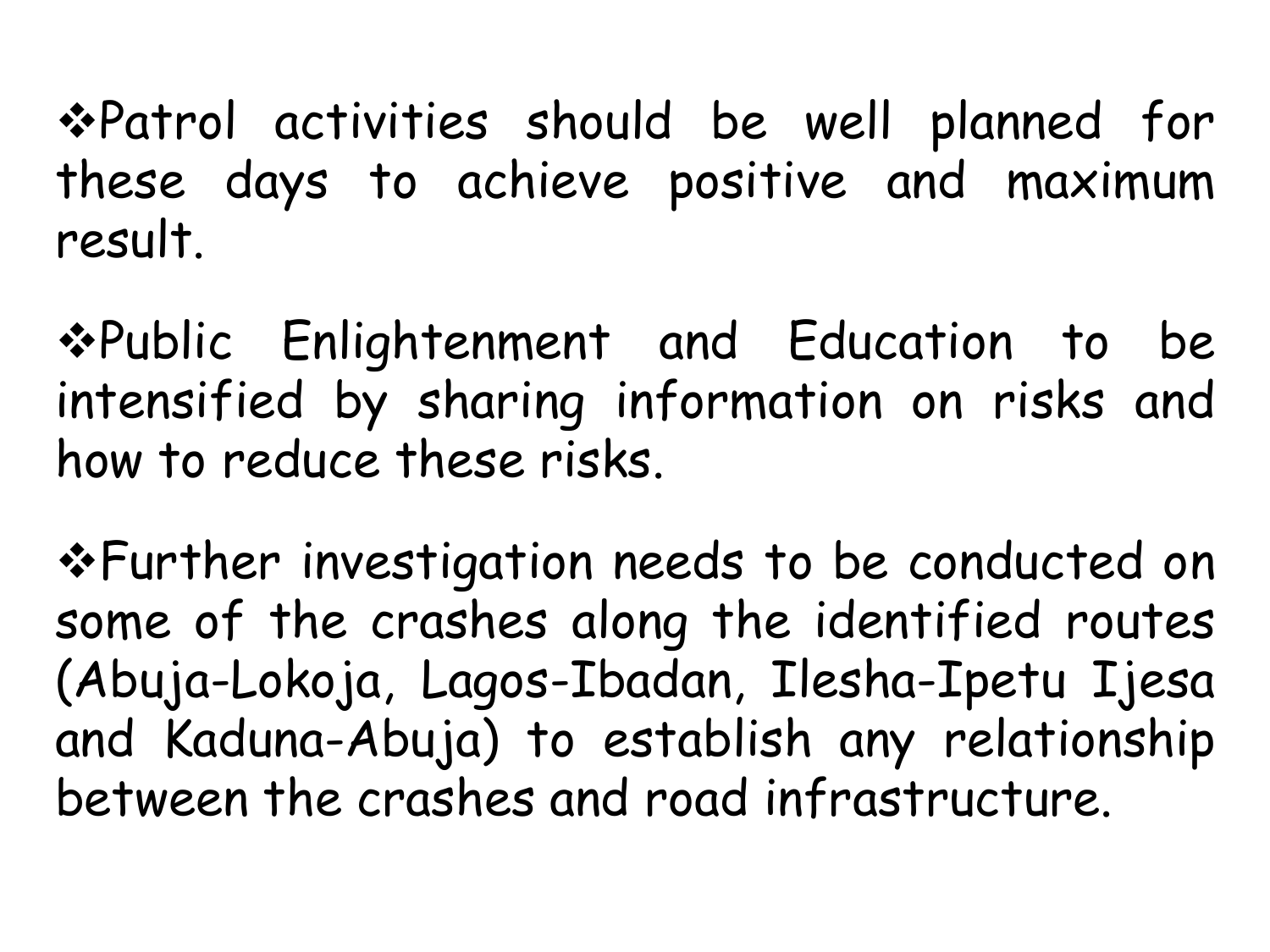### **2015 6DT CRASHES AND FATALITIES ON STATE BASIS TABLE 1**

| <b>STATE</b>     | TOTAL 6DT    | TOTAL DEATH |
|------------------|--------------|-------------|
| ABIA             | 1            | 9           |
| ADAMAWA          | 0            | 0           |
| <b>AKWA IBOM</b> | 0            | 0           |
| ANAMBRA          | 5            | 78          |
| <b>BAUCHI</b>    | 6            | 59          |
| <b>BAYELSA</b>   | $\mathbf 1$  | 5           |
| <b>BENUE</b>     | 1            | 7           |
| <b>BORNO</b>     | 0            | 0           |
| CROSS RIVER      | 5            | 43          |
| DELTA            | 3            | 30          |
| EBONYI           | 5            | 50          |
| EDO              | 3            | 22          |
| EKITI            | 0            | 0           |
| ENUGU            | 1            | 6           |
| FCT              | 6            | 45          |
| GOMBE            | 1            | 6           |
| <b>IMO</b>       | 0            | 0           |
| <b>JIGAWA</b>    | 3            | 23          |
| <b>KADUNA</b>    | 8            | 62          |
| <b>KANO</b>      | 3            | 30          |
| KATSINA          | 3            | 30          |
| KEBBI            | 6            | 41          |
| KOGI             | 12           | 98          |
| <b>KWARA</b>     | 3            | 33          |
| <b>LAGOS</b>     | 0            | 0           |
| NASARAWA         | 3            | 17          |
| <b>NIGER</b>     | 5            | 40          |
| <b>OGUN</b>      | 7            | 59          |
| ONDO             | 4            | 46          |
| <b>OSUN</b>      | 6            | 61          |
| OYO              | 4            | 28          |
| PLATEAU          | $\mathbf{1}$ | 6           |
| <b>RIVERS</b>    | 2            | 19          |
| SOKOTO           | 1            | 6           |
| <b>TARABA</b>    | 0            | 0           |
| <b>YOBE</b>      | 8            | 92          |
| ZAMFARA          | 6            | 62          |
| <b>TOTAL</b>     | 123          | 1113        |

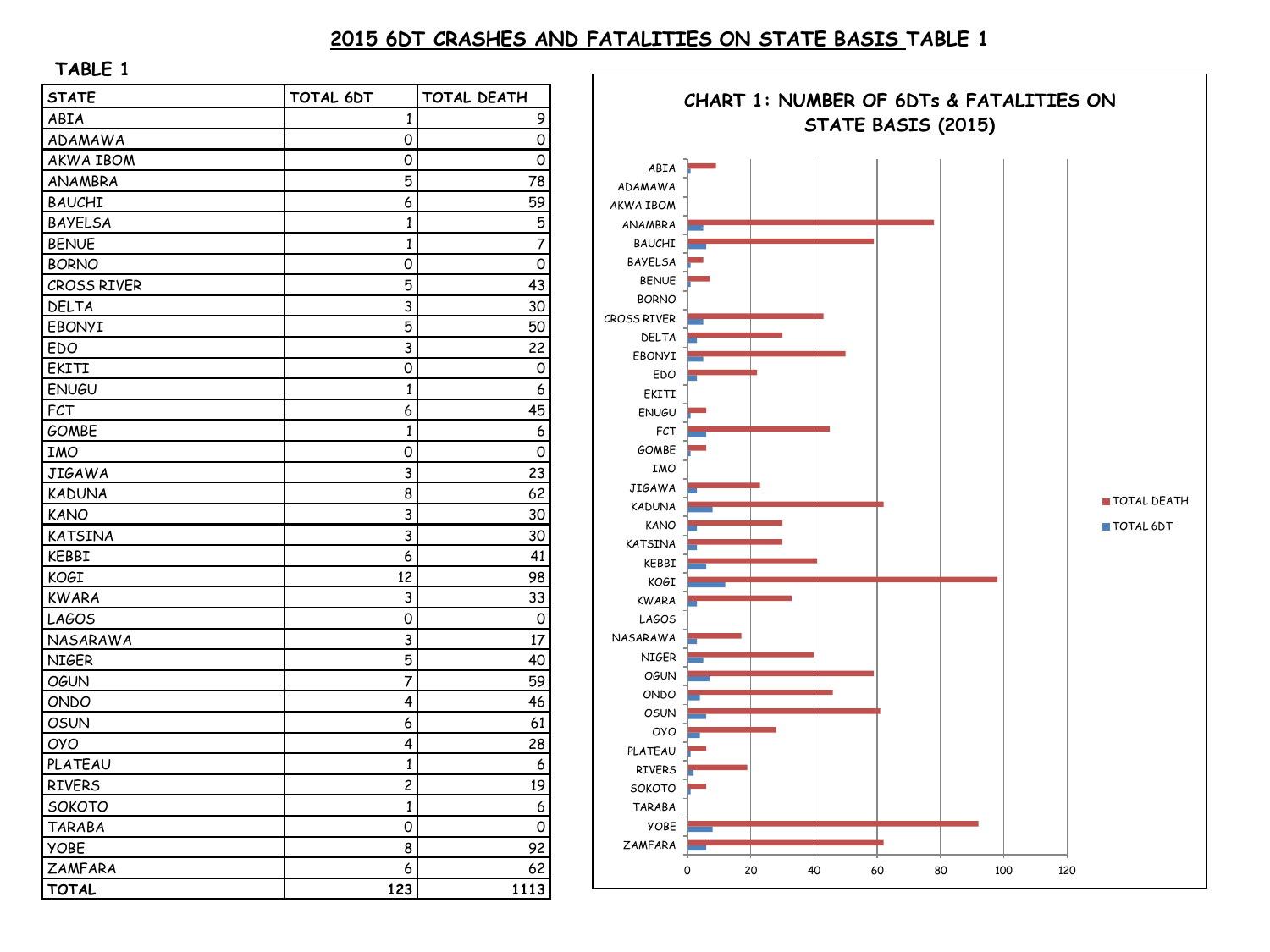#### **TABLE 2**

| PREVALENT TIME (2015) |    |
|-----------------------|----|
| 0000-0259HRS          | 3  |
| 0300-0559HRS          | 14 |
| 0600-0859HRS          | 10 |
| 0900-1159HRS          | 21 |
| 1200-1459HRS          | 28 |
| 1500-1759HRS          | 25 |
| 1800-2059HRS          | 18 |
| 2100-1159HRS          | 4  |



| PREVALENT DAYS (2015) |    |
|-----------------------|----|
| SUN                   | 25 |
| <b>MON</b>            | 13 |
| <b>TUE</b>            | 15 |
| WED                   | 18 |
| <b>THU</b>            | 16 |
| <b>FRI</b>            | 23 |
| SAT                   | 13 |

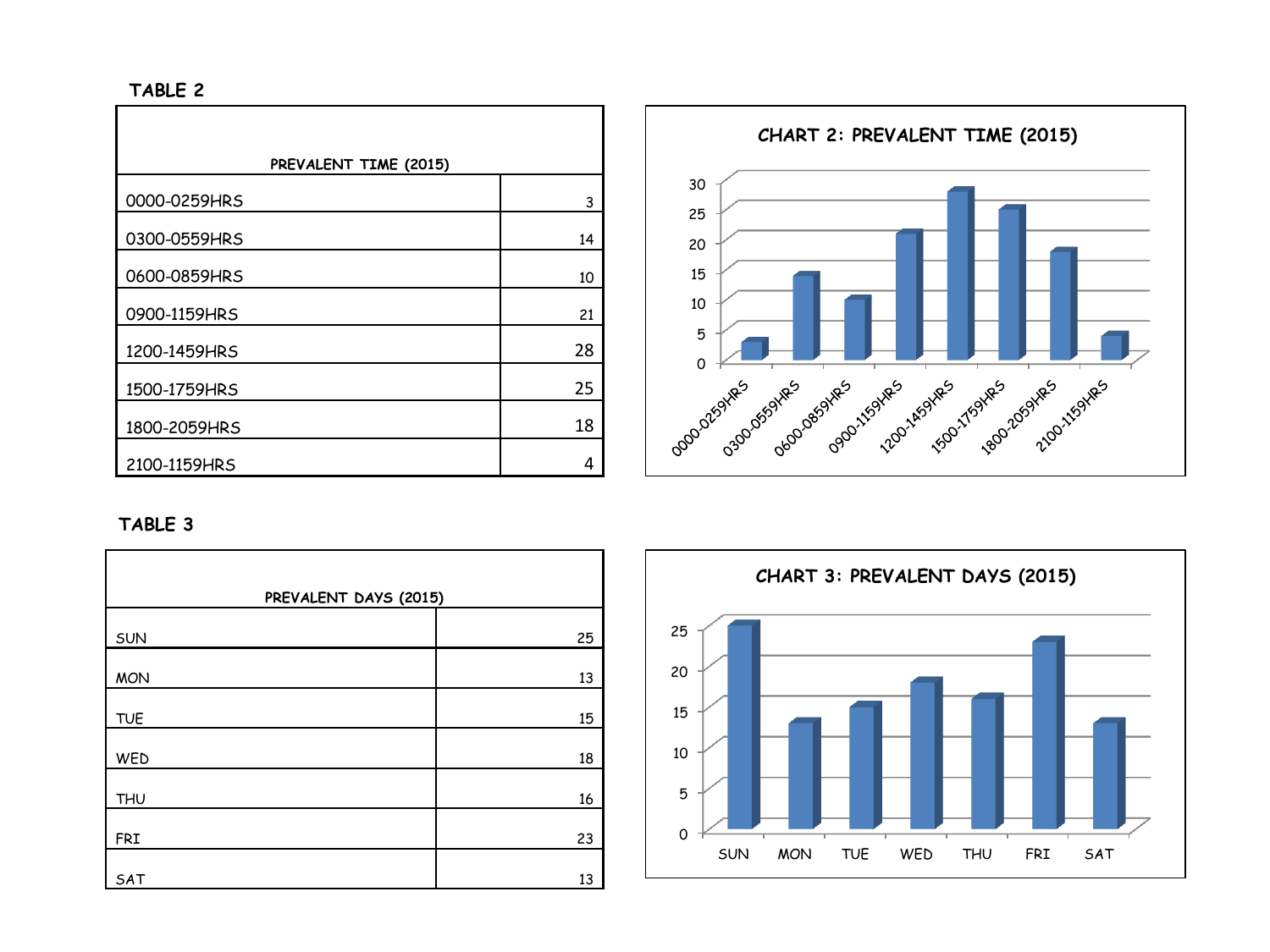| PREVALENT ROUTES (2015) |                  |
|-------------------------|------------------|
| ABUJA-LOKOJA            | 10               |
| LAGOS-IBADAN            | 6                |
| <b>BENIN-BY PASS</b>    | 3                |
| TMA-SOKOTO              | 3                |
| DAMATURU-DOGON KUKA     | 3                |
| POTISKUM-KANO           | 3                |
| KACHIA-KADUNA           | 2                |
| KATSINA-KANO            | 2                |
| DUTSE-GAYA              | $2 \overline{a}$ |
| ONITSHA-AWKA            | 2                |
| BIDA-MINNA              | $\overline{c}$   |
| LOKOJA-AJAOKUTA         | 2                |
| KABA-OKENE              | 2                |
| TSAFE-ZARIA             | 2                |
| <b>ILESHA-IFE</b>       | 2                |
| IFE-ONDO                | 2                |
| LAGOS-ORE               | 2                |
| ALKALERI-GOMBE          | 2                |

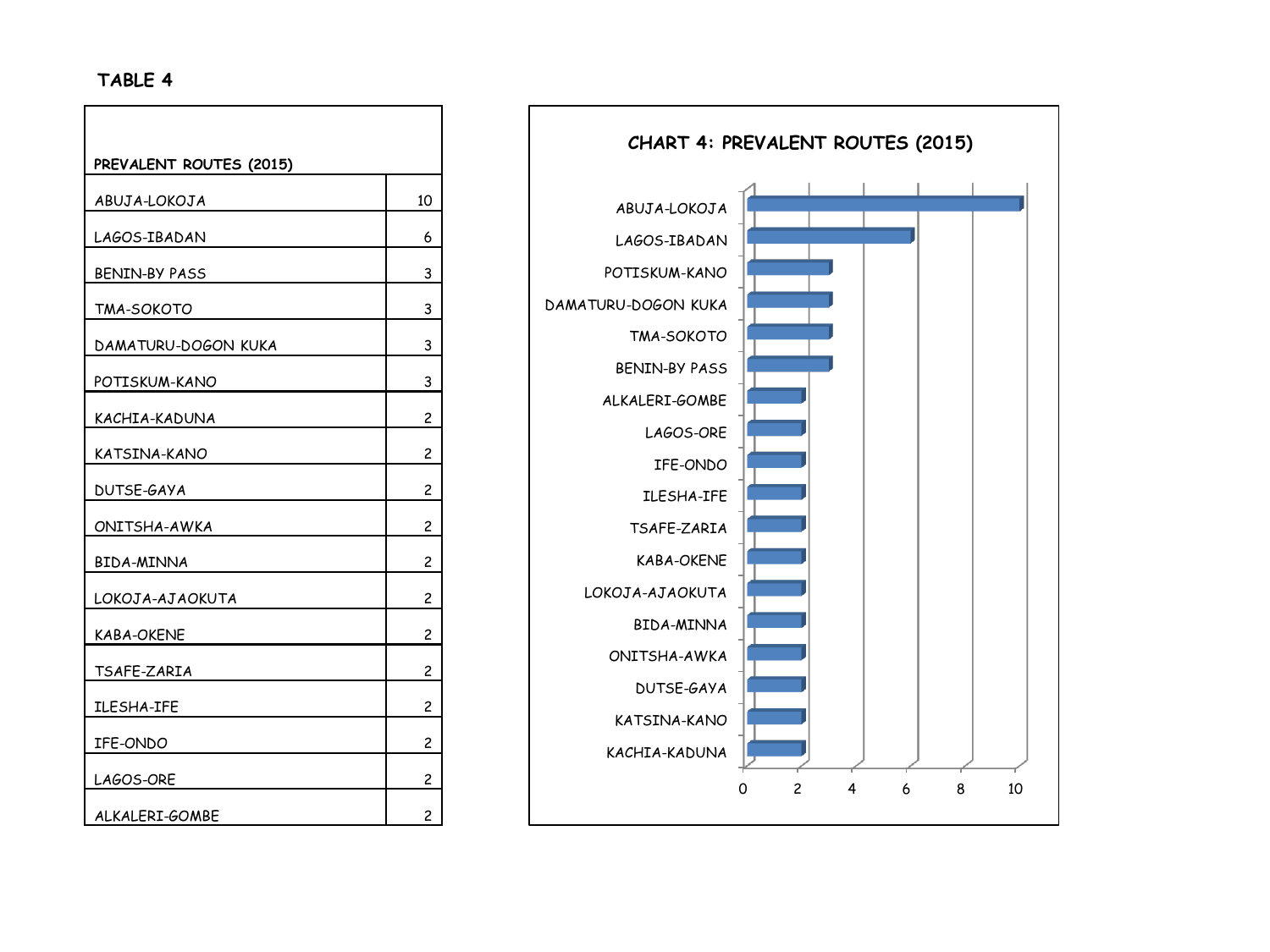### **2016 6DT CRASHES AND FATALITIES ON STATE BASIS**

| <b>CHART 5: NUMBER OF 6DTs &amp; FATA</b><br><b>DEATH</b><br><b>STATE</b><br><b>TOTAL 6DT</b><br>ABIA<br>13<br>1<br>ON STATE BASIS (2016)<br>ADAMAWA<br>0<br>$\mathsf{o}$<br><b>AKWA IBOM</b><br>$\mathbf{1}$<br>6<br>$\mathbf{1}$<br>6<br>ANAMBRA<br>ABIA<br>$\overline{12}$<br>107<br><b>BAUCHI</b><br>ADAMAWA<br><b>BAYELSA</b><br>0<br>0<br><b>AKWA IBOM</b><br>3<br>25<br><b>BENUE</b><br>ANAMBRA<br><b>BORNO</b><br>3<br>47<br><b>BAUCHI</b><br><b>BAYELSA</b><br>CROSS RIVER<br>$\mathbf{1}$<br>6<br><b>BENUE</b><br>$\overline{\mathbf{3}}$<br><b>DELTA</b><br>32<br><b>BORNO</b><br>$\mathbf{1}$<br><b>EBONYI</b><br>9<br>CROSS RIVER<br>$\overline{1}$<br>$\overline{8}$<br><b>EDO</b><br>DELTA<br>$\mathbf{1}$<br>EKITI<br>6<br>EBONYI<br><b>ENUGU</b><br>3<br>30<br>EDO<br>$\overline{\mathbf{3}}$<br>$\overline{27}$<br>FCT<br>EKITI<br>GOMBE<br>6<br>79<br><b>ENUGU</b><br>FCT<br>$\mathbf 1$<br><b>IMO</b><br>6<br><b>GOMBE</b><br>$\overline{4}$<br>$\overline{26}$<br><b>JIGAWA</b><br><b>IMO</b><br>$\overline{11}$<br>101<br><b>KADUNA</b><br><b>JIGAWA</b><br>$\overline{\mathbf{c}}$<br><b>KANO</b><br>18<br><b>KADUNA</b><br>7<br>$\overline{73}$<br><b>KATSINA</b><br><b>KANO</b><br>KEBBI<br>$\overline{\mathbf{c}}$<br>16<br><b>KATSINA</b><br>KOGI<br>8<br>87<br>KEBBI<br><b>KOGI</b><br>2<br><b>KWARA</b><br>13<br><b>KWARA</b><br>3<br>30<br><b>LAGOS</b><br><b>LAGOS</b><br>$\overline{c}$<br>$\overline{14}$<br>NASARAWA<br><b>NASARAWA</b><br>$\overline{5}$<br><b>NIGER</b><br>48<br><b>NIGER</b><br>OGUN<br>$\overline{9}$<br>80<br><b>OGUN</b><br>ONDO<br>6<br>51<br>ONDO<br><b>OSUN</b><br>7<br>57<br>OSUN<br>OXO<br>12<br>115<br><b>OYO</b><br>PLATEAU<br>3<br>22<br>PLATEAU<br><b>RIVERS</b><br>$\mathbf 1$<br><b>RIVERS</b><br>10<br>SOKOTO<br>$\overline{\mathbf{c}}$<br>$\overline{16}$<br>SOKOTO<br><b>TARABA</b><br><b>TARABA</b><br>0<br>0<br><b>YOBE</b><br><b>YOBE</b><br>6<br>46<br>ZAMFARA<br>3<br>ZAMFARA<br>18<br>150 |              |     | <b>TOTAL</b> |                |
|------------------------------------------------------------------------------------------------------------------------------------------------------------------------------------------------------------------------------------------------------------------------------------------------------------------------------------------------------------------------------------------------------------------------------------------------------------------------------------------------------------------------------------------------------------------------------------------------------------------------------------------------------------------------------------------------------------------------------------------------------------------------------------------------------------------------------------------------------------------------------------------------------------------------------------------------------------------------------------------------------------------------------------------------------------------------------------------------------------------------------------------------------------------------------------------------------------------------------------------------------------------------------------------------------------------------------------------------------------------------------------------------------------------------------------------------------------------------------------------------------------------------------------------------------------------------------------------------------------------------------------------------------------------------------------------------------------------------------------------------------------------------------------------------------------------------------------------------------------------------------------------------------------------------------------------------------------------------|--------------|-----|--------------|----------------|
|                                                                                                                                                                                                                                                                                                                                                                                                                                                                                                                                                                                                                                                                                                                                                                                                                                                                                                                                                                                                                                                                                                                                                                                                                                                                                                                                                                                                                                                                                                                                                                                                                                                                                                                                                                                                                                                                                                                                                                        |              |     |              |                |
|                                                                                                                                                                                                                                                                                                                                                                                                                                                                                                                                                                                                                                                                                                                                                                                                                                                                                                                                                                                                                                                                                                                                                                                                                                                                                                                                                                                                                                                                                                                                                                                                                                                                                                                                                                                                                                                                                                                                                                        |              |     |              |                |
|                                                                                                                                                                                                                                                                                                                                                                                                                                                                                                                                                                                                                                                                                                                                                                                                                                                                                                                                                                                                                                                                                                                                                                                                                                                                                                                                                                                                                                                                                                                                                                                                                                                                                                                                                                                                                                                                                                                                                                        |              |     |              |                |
|                                                                                                                                                                                                                                                                                                                                                                                                                                                                                                                                                                                                                                                                                                                                                                                                                                                                                                                                                                                                                                                                                                                                                                                                                                                                                                                                                                                                                                                                                                                                                                                                                                                                                                                                                                                                                                                                                                                                                                        |              |     |              |                |
|                                                                                                                                                                                                                                                                                                                                                                                                                                                                                                                                                                                                                                                                                                                                                                                                                                                                                                                                                                                                                                                                                                                                                                                                                                                                                                                                                                                                                                                                                                                                                                                                                                                                                                                                                                                                                                                                                                                                                                        |              |     |              |                |
|                                                                                                                                                                                                                                                                                                                                                                                                                                                                                                                                                                                                                                                                                                                                                                                                                                                                                                                                                                                                                                                                                                                                                                                                                                                                                                                                                                                                                                                                                                                                                                                                                                                                                                                                                                                                                                                                                                                                                                        |              |     |              |                |
|                                                                                                                                                                                                                                                                                                                                                                                                                                                                                                                                                                                                                                                                                                                                                                                                                                                                                                                                                                                                                                                                                                                                                                                                                                                                                                                                                                                                                                                                                                                                                                                                                                                                                                                                                                                                                                                                                                                                                                        |              |     |              |                |
|                                                                                                                                                                                                                                                                                                                                                                                                                                                                                                                                                                                                                                                                                                                                                                                                                                                                                                                                                                                                                                                                                                                                                                                                                                                                                                                                                                                                                                                                                                                                                                                                                                                                                                                                                                                                                                                                                                                                                                        |              |     |              |                |
|                                                                                                                                                                                                                                                                                                                                                                                                                                                                                                                                                                                                                                                                                                                                                                                                                                                                                                                                                                                                                                                                                                                                                                                                                                                                                                                                                                                                                                                                                                                                                                                                                                                                                                                                                                                                                                                                                                                                                                        |              |     |              |                |
|                                                                                                                                                                                                                                                                                                                                                                                                                                                                                                                                                                                                                                                                                                                                                                                                                                                                                                                                                                                                                                                                                                                                                                                                                                                                                                                                                                                                                                                                                                                                                                                                                                                                                                                                                                                                                                                                                                                                                                        |              |     |              |                |
|                                                                                                                                                                                                                                                                                                                                                                                                                                                                                                                                                                                                                                                                                                                                                                                                                                                                                                                                                                                                                                                                                                                                                                                                                                                                                                                                                                                                                                                                                                                                                                                                                                                                                                                                                                                                                                                                                                                                                                        |              |     |              |                |
|                                                                                                                                                                                                                                                                                                                                                                                                                                                                                                                                                                                                                                                                                                                                                                                                                                                                                                                                                                                                                                                                                                                                                                                                                                                                                                                                                                                                                                                                                                                                                                                                                                                                                                                                                                                                                                                                                                                                                                        |              |     |              |                |
|                                                                                                                                                                                                                                                                                                                                                                                                                                                                                                                                                                                                                                                                                                                                                                                                                                                                                                                                                                                                                                                                                                                                                                                                                                                                                                                                                                                                                                                                                                                                                                                                                                                                                                                                                                                                                                                                                                                                                                        |              |     |              |                |
|                                                                                                                                                                                                                                                                                                                                                                                                                                                                                                                                                                                                                                                                                                                                                                                                                                                                                                                                                                                                                                                                                                                                                                                                                                                                                                                                                                                                                                                                                                                                                                                                                                                                                                                                                                                                                                                                                                                                                                        |              |     |              |                |
|                                                                                                                                                                                                                                                                                                                                                                                                                                                                                                                                                                                                                                                                                                                                                                                                                                                                                                                                                                                                                                                                                                                                                                                                                                                                                                                                                                                                                                                                                                                                                                                                                                                                                                                                                                                                                                                                                                                                                                        |              |     |              |                |
|                                                                                                                                                                                                                                                                                                                                                                                                                                                                                                                                                                                                                                                                                                                                                                                                                                                                                                                                                                                                                                                                                                                                                                                                                                                                                                                                                                                                                                                                                                                                                                                                                                                                                                                                                                                                                                                                                                                                                                        |              |     |              |                |
|                                                                                                                                                                                                                                                                                                                                                                                                                                                                                                                                                                                                                                                                                                                                                                                                                                                                                                                                                                                                                                                                                                                                                                                                                                                                                                                                                                                                                                                                                                                                                                                                                                                                                                                                                                                                                                                                                                                                                                        |              |     |              |                |
|                                                                                                                                                                                                                                                                                                                                                                                                                                                                                                                                                                                                                                                                                                                                                                                                                                                                                                                                                                                                                                                                                                                                                                                                                                                                                                                                                                                                                                                                                                                                                                                                                                                                                                                                                                                                                                                                                                                                                                        |              |     |              |                |
|                                                                                                                                                                                                                                                                                                                                                                                                                                                                                                                                                                                                                                                                                                                                                                                                                                                                                                                                                                                                                                                                                                                                                                                                                                                                                                                                                                                                                                                                                                                                                                                                                                                                                                                                                                                                                                                                                                                                                                        |              |     |              |                |
|                                                                                                                                                                                                                                                                                                                                                                                                                                                                                                                                                                                                                                                                                                                                                                                                                                                                                                                                                                                                                                                                                                                                                                                                                                                                                                                                                                                                                                                                                                                                                                                                                                                                                                                                                                                                                                                                                                                                                                        |              |     |              |                |
|                                                                                                                                                                                                                                                                                                                                                                                                                                                                                                                                                                                                                                                                                                                                                                                                                                                                                                                                                                                                                                                                                                                                                                                                                                                                                                                                                                                                                                                                                                                                                                                                                                                                                                                                                                                                                                                                                                                                                                        |              |     |              |                |
|                                                                                                                                                                                                                                                                                                                                                                                                                                                                                                                                                                                                                                                                                                                                                                                                                                                                                                                                                                                                                                                                                                                                                                                                                                                                                                                                                                                                                                                                                                                                                                                                                                                                                                                                                                                                                                                                                                                                                                        |              |     |              |                |
|                                                                                                                                                                                                                                                                                                                                                                                                                                                                                                                                                                                                                                                                                                                                                                                                                                                                                                                                                                                                                                                                                                                                                                                                                                                                                                                                                                                                                                                                                                                                                                                                                                                                                                                                                                                                                                                                                                                                                                        |              |     |              |                |
|                                                                                                                                                                                                                                                                                                                                                                                                                                                                                                                                                                                                                                                                                                                                                                                                                                                                                                                                                                                                                                                                                                                                                                                                                                                                                                                                                                                                                                                                                                                                                                                                                                                                                                                                                                                                                                                                                                                                                                        |              |     |              |                |
|                                                                                                                                                                                                                                                                                                                                                                                                                                                                                                                                                                                                                                                                                                                                                                                                                                                                                                                                                                                                                                                                                                                                                                                                                                                                                                                                                                                                                                                                                                                                                                                                                                                                                                                                                                                                                                                                                                                                                                        |              |     |              |                |
|                                                                                                                                                                                                                                                                                                                                                                                                                                                                                                                                                                                                                                                                                                                                                                                                                                                                                                                                                                                                                                                                                                                                                                                                                                                                                                                                                                                                                                                                                                                                                                                                                                                                                                                                                                                                                                                                                                                                                                        |              |     |              |                |
|                                                                                                                                                                                                                                                                                                                                                                                                                                                                                                                                                                                                                                                                                                                                                                                                                                                                                                                                                                                                                                                                                                                                                                                                                                                                                                                                                                                                                                                                                                                                                                                                                                                                                                                                                                                                                                                                                                                                                                        |              |     |              |                |
|                                                                                                                                                                                                                                                                                                                                                                                                                                                                                                                                                                                                                                                                                                                                                                                                                                                                                                                                                                                                                                                                                                                                                                                                                                                                                                                                                                                                                                                                                                                                                                                                                                                                                                                                                                                                                                                                                                                                                                        |              |     |              |                |
|                                                                                                                                                                                                                                                                                                                                                                                                                                                                                                                                                                                                                                                                                                                                                                                                                                                                                                                                                                                                                                                                                                                                                                                                                                                                                                                                                                                                                                                                                                                                                                                                                                                                                                                                                                                                                                                                                                                                                                        |              |     |              |                |
|                                                                                                                                                                                                                                                                                                                                                                                                                                                                                                                                                                                                                                                                                                                                                                                                                                                                                                                                                                                                                                                                                                                                                                                                                                                                                                                                                                                                                                                                                                                                                                                                                                                                                                                                                                                                                                                                                                                                                                        |              |     |              |                |
|                                                                                                                                                                                                                                                                                                                                                                                                                                                                                                                                                                                                                                                                                                                                                                                                                                                                                                                                                                                                                                                                                                                                                                                                                                                                                                                                                                                                                                                                                                                                                                                                                                                                                                                                                                                                                                                                                                                                                                        |              |     |              |                |
|                                                                                                                                                                                                                                                                                                                                                                                                                                                                                                                                                                                                                                                                                                                                                                                                                                                                                                                                                                                                                                                                                                                                                                                                                                                                                                                                                                                                                                                                                                                                                                                                                                                                                                                                                                                                                                                                                                                                                                        |              |     |              |                |
|                                                                                                                                                                                                                                                                                                                                                                                                                                                                                                                                                                                                                                                                                                                                                                                                                                                                                                                                                                                                                                                                                                                                                                                                                                                                                                                                                                                                                                                                                                                                                                                                                                                                                                                                                                                                                                                                                                                                                                        |              |     |              |                |
|                                                                                                                                                                                                                                                                                                                                                                                                                                                                                                                                                                                                                                                                                                                                                                                                                                                                                                                                                                                                                                                                                                                                                                                                                                                                                                                                                                                                                                                                                                                                                                                                                                                                                                                                                                                                                                                                                                                                                                        |              |     |              |                |
|                                                                                                                                                                                                                                                                                                                                                                                                                                                                                                                                                                                                                                                                                                                                                                                                                                                                                                                                                                                                                                                                                                                                                                                                                                                                                                                                                                                                                                                                                                                                                                                                                                                                                                                                                                                                                                                                                                                                                                        |              |     |              |                |
|                                                                                                                                                                                                                                                                                                                                                                                                                                                                                                                                                                                                                                                                                                                                                                                                                                                                                                                                                                                                                                                                                                                                                                                                                                                                                                                                                                                                                                                                                                                                                                                                                                                                                                                                                                                                                                                                                                                                                                        |              |     |              |                |
|                                                                                                                                                                                                                                                                                                                                                                                                                                                                                                                                                                                                                                                                                                                                                                                                                                                                                                                                                                                                                                                                                                                                                                                                                                                                                                                                                                                                                                                                                                                                                                                                                                                                                                                                                                                                                                                                                                                                                                        |              |     |              |                |
|                                                                                                                                                                                                                                                                                                                                                                                                                                                                                                                                                                                                                                                                                                                                                                                                                                                                                                                                                                                                                                                                                                                                                                                                                                                                                                                                                                                                                                                                                                                                                                                                                                                                                                                                                                                                                                                                                                                                                                        |              |     |              |                |
|                                                                                                                                                                                                                                                                                                                                                                                                                                                                                                                                                                                                                                                                                                                                                                                                                                                                                                                                                                                                                                                                                                                                                                                                                                                                                                                                                                                                                                                                                                                                                                                                                                                                                                                                                                                                                                                                                                                                                                        |              |     |              |                |
|                                                                                                                                                                                                                                                                                                                                                                                                                                                                                                                                                                                                                                                                                                                                                                                                                                                                                                                                                                                                                                                                                                                                                                                                                                                                                                                                                                                                                                                                                                                                                                                                                                                                                                                                                                                                                                                                                                                                                                        | <b>TOTAL</b> | 136 | 1248         | 50<br>100<br>0 |

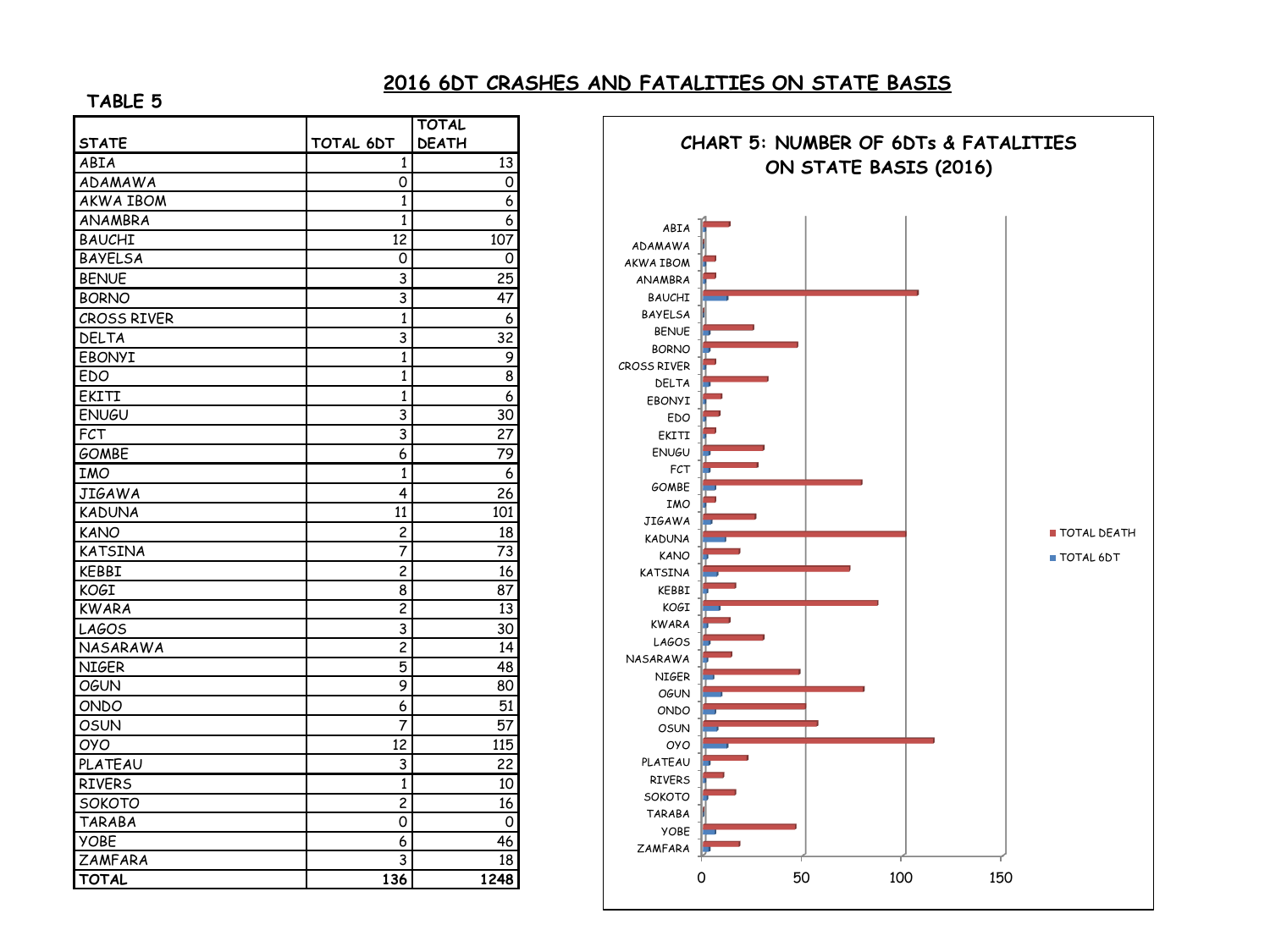### **TABLE 5**

| PREVALENT TIME (2016) |    |  |
|-----------------------|----|--|
| 0000-0259HRS          | 5  |  |
|                       |    |  |
| 0300-0559HRS          | 16 |  |
| 0600-0859HRS          | 14 |  |
| 0900-1159HRS          | 22 |  |
| 1200-1459HRS          | 24 |  |
| 1500-1759HRS          | 29 |  |
| 1800-2059HRS          | 17 |  |
| 2100-1159HRS          | 9  |  |



| PREVALENT DAYS (2016) |    |
|-----------------------|----|
|                       |    |
| SUN                   | 26 |
| <b>MON</b>            | 14 |
| <b>TUE</b>            | 17 |
|                       |    |
| WED                   | 18 |
| <b>THU</b>            | 18 |
| FRI                   | 25 |
| SAT                   | 18 |
|                       |    |

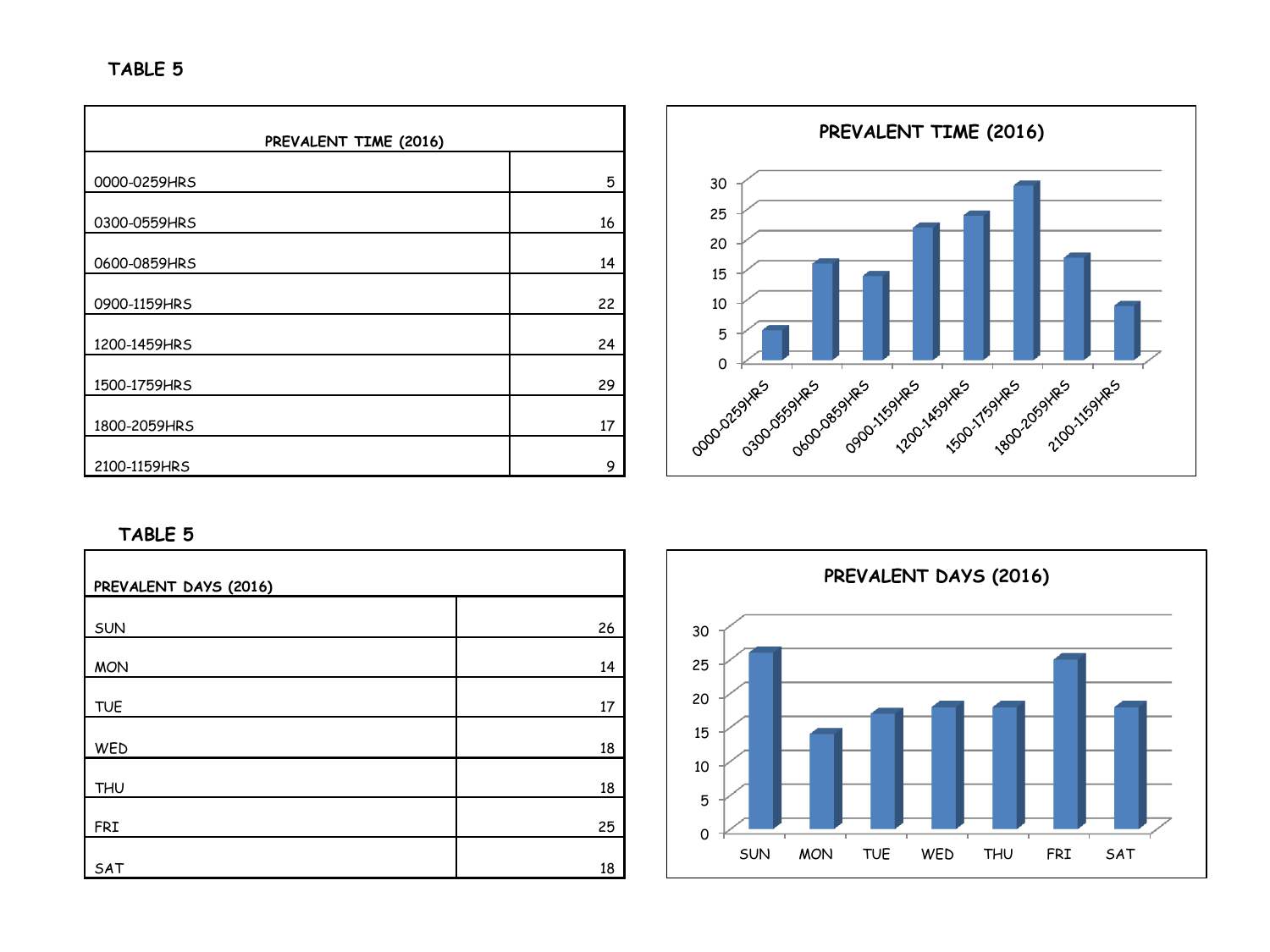| PREVALENT ROUTES (2016) |                         |
|-------------------------|-------------------------|
| LAGOS-IBADAN            | 8                       |
| ABUJA-LOKOJA            | 7                       |
| ILESHA-IPETU IJESA      | 5                       |
| KADUNA-ABUJA            | 4                       |
| IBADAN-OYO              | 3                       |
| OGBOMOSHO-OYO           | 3                       |
| ILORIN-OGBOMOSHO        | 3                       |
| BAUCHI-JOS              | 2                       |
| BAUCHI-KANO             | 2                       |
| BAUCHI-MAIDUGURI        | 2                       |
| BENESHEK-MAIDUGURI      | 2                       |
| BAJOGA-KWM              | 2                       |
| BIRNIN KUDU-KYW         | $\overline{\mathbf{c}}$ |
| BODE SA'ADU-ILORIN      | 2                       |
| DAURA-KANO              | 2                       |
| DAMATURU-BISHI          | 2                       |
| GOMBE-BAJOGA            | 2                       |
| LAGOS-ORE               | 2                       |
| MALUMFASHI-KURFI        | 2                       |
| ORE-BENIN               | 2                       |
| OTA-IDIROKO             | $\overline{2}$          |
| OWO-AKURE               | 2                       |
| SULEJA-MINNA            | 2                       |
| TUDUNWADA-RR            | 2                       |
| DOKA-KADUNA             | $\overline{c}$          |

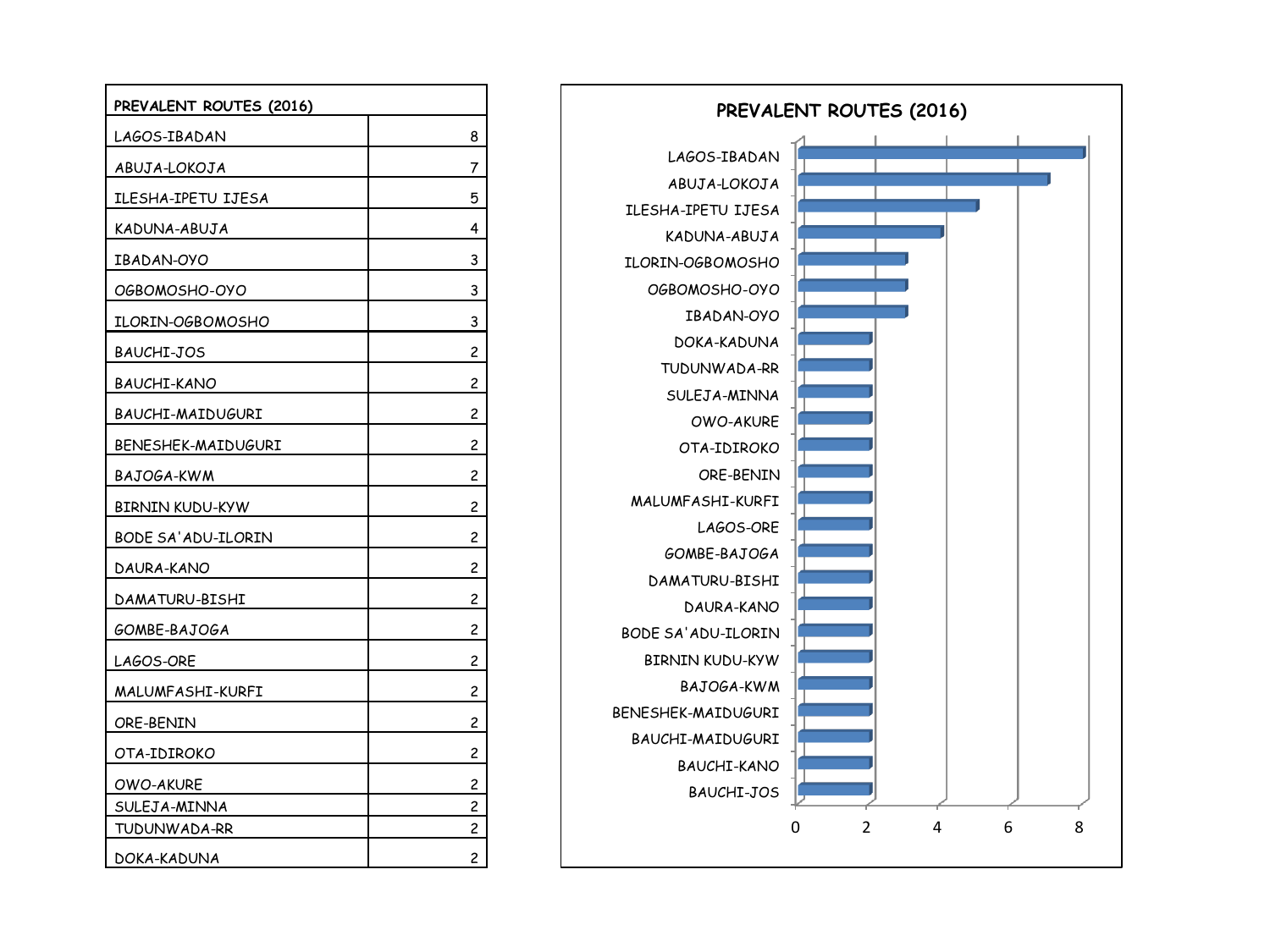## **JAN-FEB 2017 6DT CRASHES AND FATALITIES ON STATE BASIS**

|                  |                     | <b>TOTAL</b>              |                                                  |
|------------------|---------------------|---------------------------|--------------------------------------------------|
| <b>STATE</b>     | <b>TOTAL 6DT</b>    | <b>DEATH</b>              | NUMBER OF 6DTs & FATALITIES ON STATE             |
| ABIA             | 1                   | 9                         | BASIS (JAN-FEB 2017)                             |
| ADAMAWA          | 0                   | $\overline{\mathfrak{o}}$ |                                                  |
| <b>AKWA IBOM</b> | $\Omega$            | 0                         |                                                  |
| ANAMBRA          | 0                   | 0                         | ABIA                                             |
| <b>BAUCHI</b>    | 0                   | $\mathsf{O}\xspace$       | ADAMAWA                                          |
| <b>BAYELSA</b>   | 0                   | $\mathbf 0$               | <b>AKWA IBOM</b>                                 |
| <b>BENUE</b>     | $\mathbf{1}$        | $\overline{27}$           | ANAMBRA                                          |
| <b>BORNO</b>     | 0                   | 0                         | <b>BAUCHI</b><br><b>BAYELSA</b>                  |
| CROSS RIVER      | $\mathsf{O}\xspace$ | $\mathsf{O}\xspace$       | <b>BENUE</b>                                     |
| DELTA            | $\Omega$            | $\mathsf{O}\xspace$       | <b>BORNO</b>                                     |
| <b>EBONYI</b>    | 0                   | $\mathsf{O}\xspace$       | CROSS RIVER                                      |
| EDO              | $\Omega$            | 0                         | <b>DELTA</b>                                     |
| EKITI            | 0                   | $\Omega$                  | EBONYI                                           |
| <b>ENUGU</b>     | $\mathbf{1}$        | 20                        | EDO                                              |
| FCT              | 0                   | 0                         | EKITI<br><b>ENUGU</b>                            |
| GOMBE            | 0                   | 0                         | <b>FCT</b>                                       |
| <b>IMO</b>       | $\mathbf{1}$        | $\overline{17}$           | <b>GOMBE</b>                                     |
| <b>JIGAWA</b>    | 0                   | $\mathsf{o}$              | <b>IMO</b>                                       |
| <b>KADUNA</b>    | $\mathbf{1}$        | 33                        | <b>JIGAWA</b><br>TOTAL DEATH                     |
| <b>KANO</b>      | 0                   | $\mathsf{o}$              | <b>KADUNA</b>                                    |
| <b>KATSINA</b>   | $\overline{c}$      | $\overline{37}$           | TOTAL 6DT<br><b>KANO</b>                         |
| <b>KEBBI</b>     | $\mathbf{1}$        | 8                         | KATSINA<br>KEBBI                                 |
| KOGI             | 0                   | $\mathsf{O}\xspace$       | KOGI                                             |
| <b>KWARA</b>     | $\mathbf{1}$        | $\overline{20}$           | <b>KWARA</b>                                     |
| <b>LAGOS</b>     | $\mathbf 0$         | $\mathsf{o}$              | <b>LAGOS</b>                                     |
| NASARAWA         | $\mathbf{1}$        | $\overline{10}$           | NASARAWA                                         |
| <b>NIGER</b>     | 0                   | 0                         | <b>NIGER</b>                                     |
| <b>OGUN</b>      | $\mathbf{1}$        | 17                        | <b>OGUN</b>                                      |
| ONDO             | 0                   | $\mathsf{o}$              | ONDO<br><b>OSUN</b>                              |
| <b>OSUN</b>      | $\mathbf{1}$        | $\overline{15}$           | OYO                                              |
| <b>OYO</b>       | $\mathbf{1}$        | 18                        | <b>PLATEAU</b>                                   |
| PLATEAU          | $\Omega$            | $\mathsf{O}\xspace$       | <b>RIVERS</b>                                    |
| <b>RIVERS</b>    | 0                   | $\overline{\mathfrak{o}}$ | SOKOTO                                           |
| SOKOTO           | 0                   | 0                         | <b>TARABA</b>                                    |
| <b>TARABA</b>    | 0                   | $\overline{0}$            | <b>YOBE</b>                                      |
| <b>YOBE</b>      | $\mathbf{1}$        | 19                        | <b>ZAMFARA</b>                                   |
| ZAMFARA          | $\mathbf{1}$        | $\overline{19}$           | 5<br>10<br>15<br>40<br>0<br>20<br>25<br>30<br>35 |
| <b>TOTAL</b>     | $\overline{15}$     | 269                       |                                                  |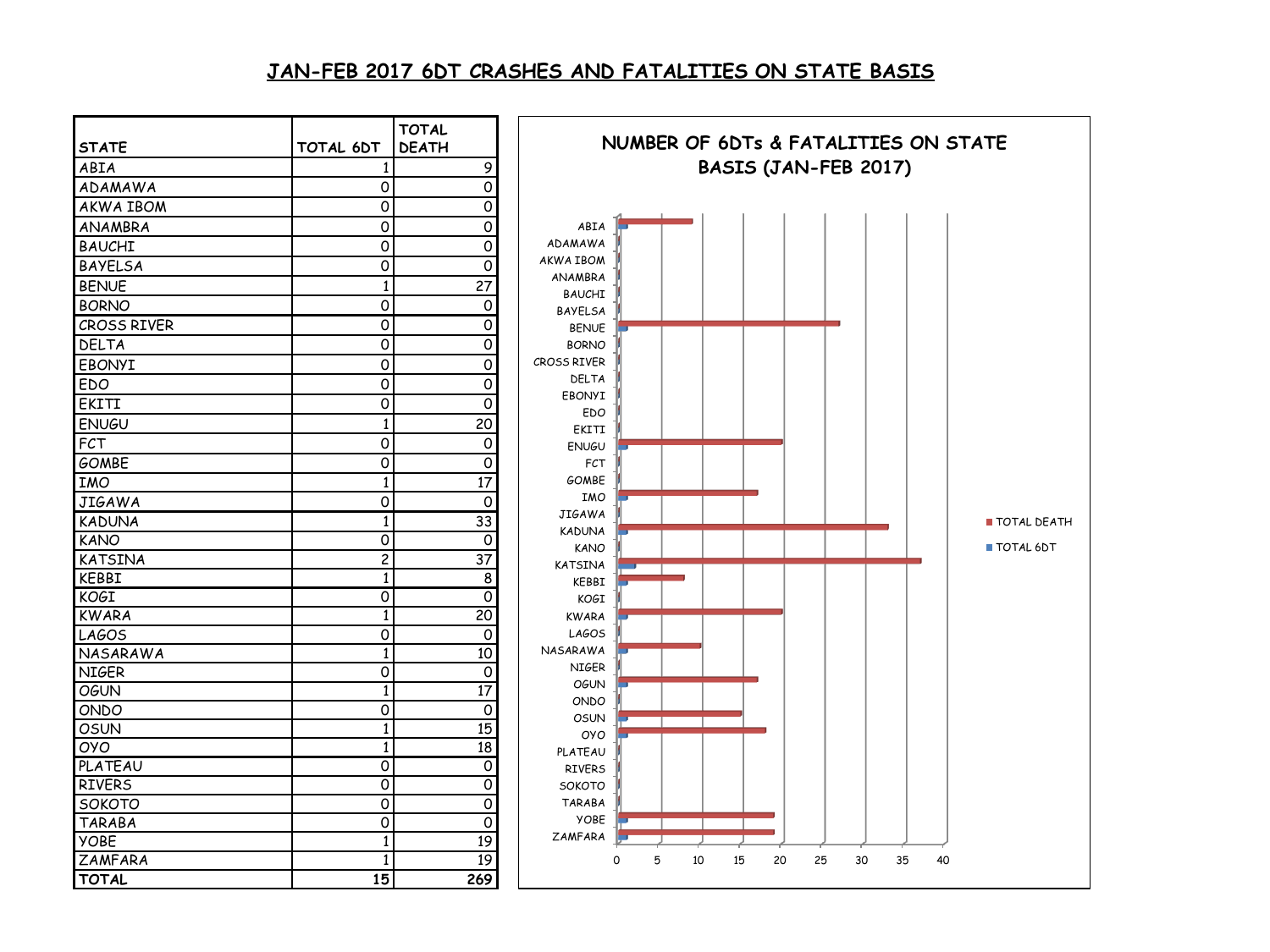



| PREVALENT DAYS (JAN-FEB 2017) |   |  |
|-------------------------------|---|--|
| <b>SUN</b>                    | 3 |  |
| <b>MON</b>                    |   |  |
| <b>TUE</b>                    | 3 |  |
| WED                           | 3 |  |
| <b>THU</b>                    | 3 |  |
| <b>FRI</b>                    | 4 |  |
| SAT                           | 3 |  |

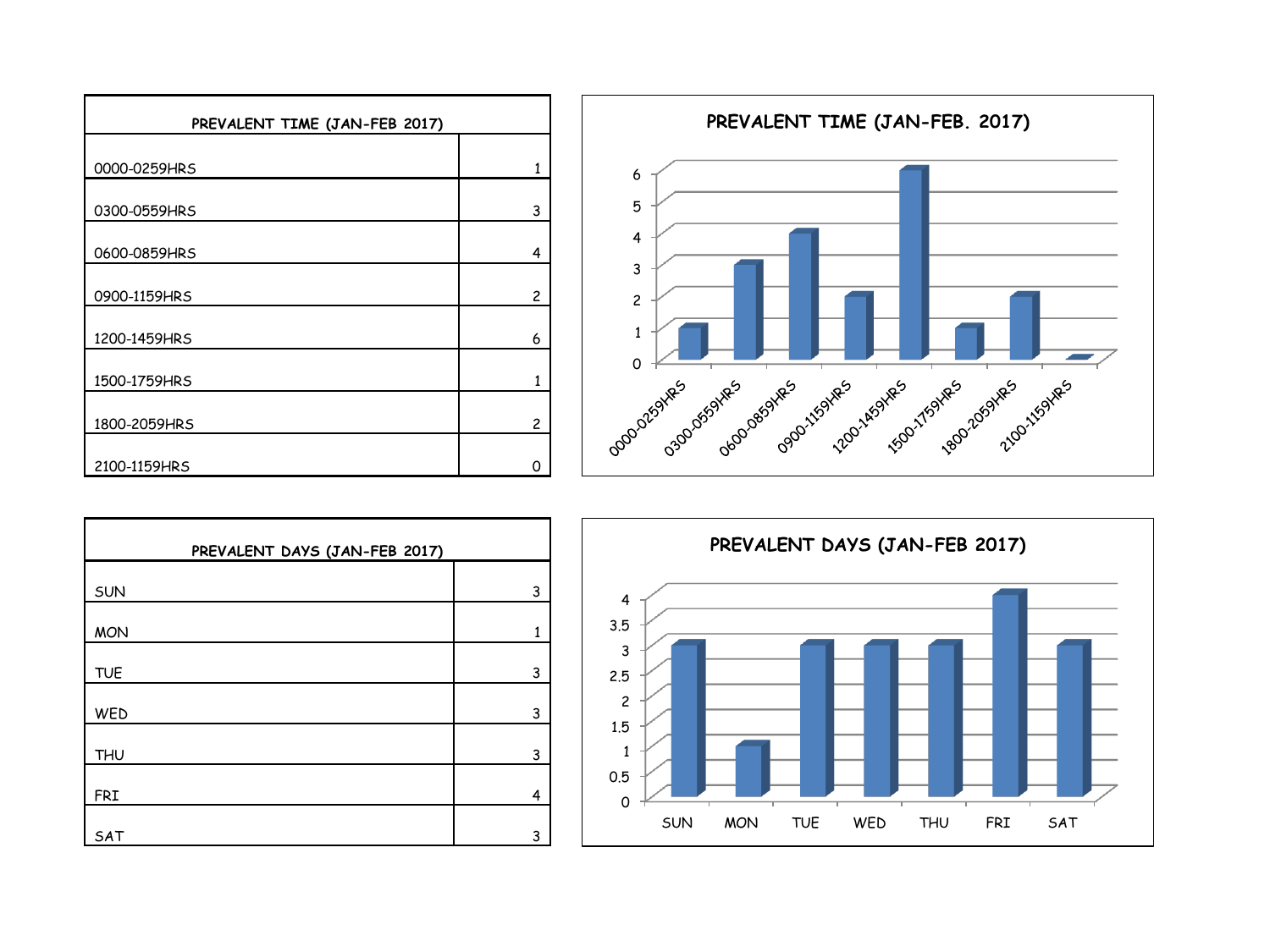| PREVALENT ROUTES (JAN-FEB 2017) |              |
|---------------------------------|--------------|
| <b>GBONGAN-IFE</b>              | 1            |
| ILORIN-OLOORU                   | 1            |
| JEGA-MLS                        | 1            |
| KATSINA METRO                   | 1            |
| KATSINA-KANO                    | $\mathbf{1}$ |
| LAFIA-MAKURDI                   | 1            |
| LAGOS-IBADAN                    | 1            |
| NASARAWA EGGON-AKWANGA          | 1            |
| OBOLLO-ENUGU                    | 1            |
| OGBOMOSHO-OYO                   | 1            |
| OTUKPA-OBOLLO AFOR              | 1            |
| OWERRI-ABA                      | 1            |
| PORTHARCORT-ENUGU               | 1            |
| POTISKUM-GOMBE                  | 1            |
| TASHARYARI-ZARIA                | 1            |
| TSAFE-ZARIA                     | 1            |

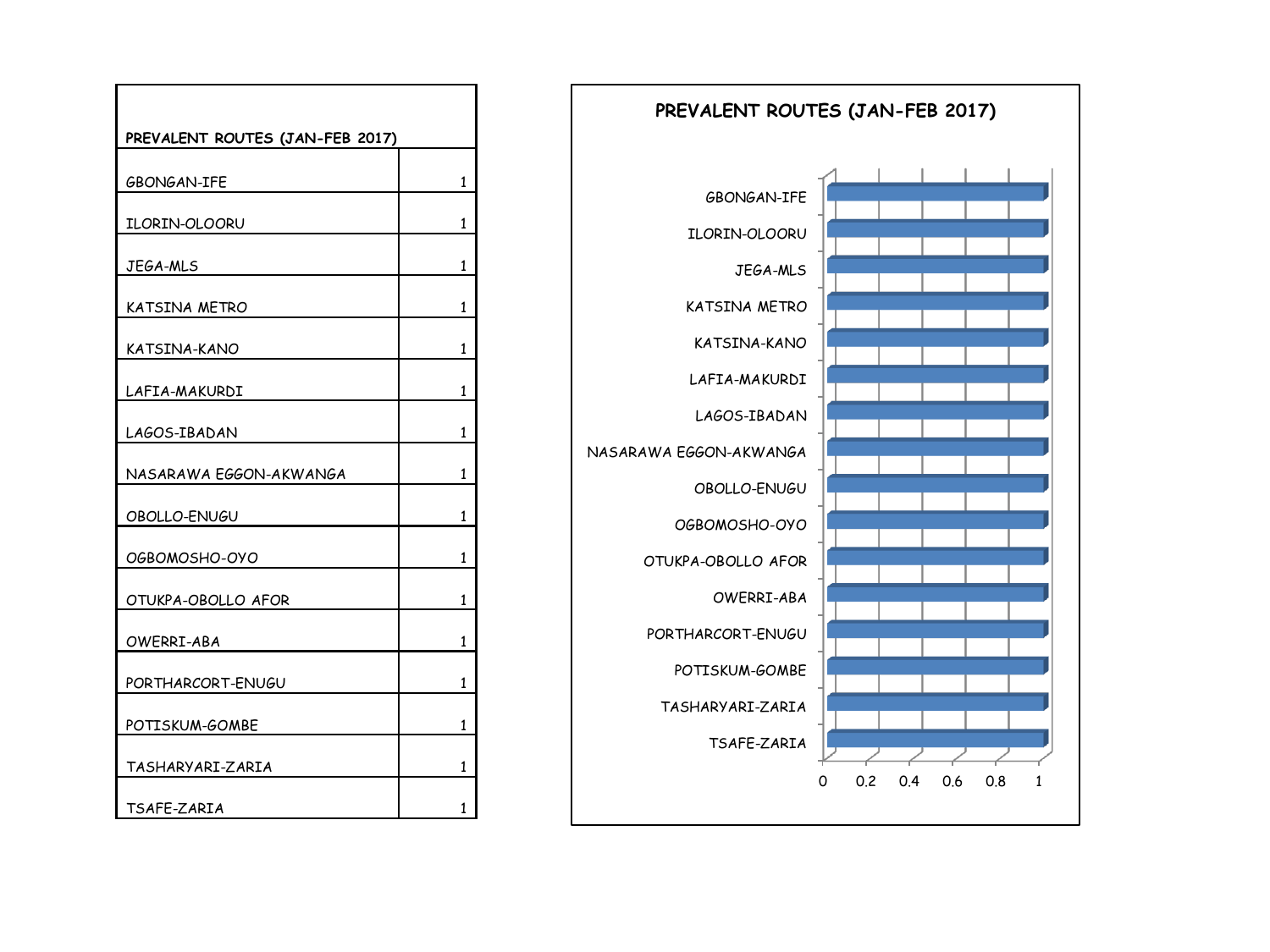### **ANALYSIS OF 6DTs AND FATALITIES (2015 – FEB. 2017)**

| <b>STATE</b>     | TOTAL 6DT | <b>TOTAL</b><br><b>DEATH</b> |
|------------------|-----------|------------------------------|
| ABIA             | 3         | 31                           |
| ADAMAWA          | 0         | 0                            |
| <b>AKWA IBOM</b> | 1         | 6                            |
| ANAMBRA          | 6         | 84                           |
| <b>BAUCHI</b>    | 18        | 166                          |
| <b>BAYELSA</b>   | 1         | 5                            |
| <b>BENUE</b>     | 5         | 59                           |
| <b>BORNO</b>     | 3         | 47                           |
| CROSS RIVER      | 6         | 49                           |
| DELTA            | 6         | 62                           |
| EBONYI           | 6         | 59                           |
| EDO              | 4         | 30                           |
| EKITI            | 1         | 6                            |
| ENUGU            | 5         | 56                           |
| FCT              | 9         | 72                           |
| <b>GOMBE</b>     | 7         | 85                           |
| IMO              | 2         | 23                           |
| <b>JIGAWA</b>    | 7         | 49                           |
| <b>KADUNA</b>    | 20        | 196                          |
| <b>KANO</b>      | 5         | 48                           |
| <b>KATSINA</b>   | 12        | 140                          |
| KEBBI            | 9         | 65                           |
| <b>KOGI</b>      | 20        | 185                          |
| <b>KWARA</b>     | 6         | 66                           |
| <b>LAGOS</b>     | 3         | 30                           |
| NASARAWA         | 6         | 41                           |
| <b>NIGER</b>     | 10        | 88                           |
| <b>OGUN</b>      | 17        | 156                          |
| ONDO             | 10        | 97                           |
| <b>OSUN</b>      | 14        | 133                          |
| OYO              | 17        | 161                          |
| PLATEAU          | 4         | 28                           |
| <b>RIVERS</b>    | 3         | 29                           |
| SOKOTO           | 3         | 22                           |
| <b>TARABA</b>    | 0         | 0                            |
| <b>YOBE</b>      | 15        | 157                          |
| ZAMFARA          | 10        | 99                           |
| <b>TOTAL</b>     | 274       | 2630                         |

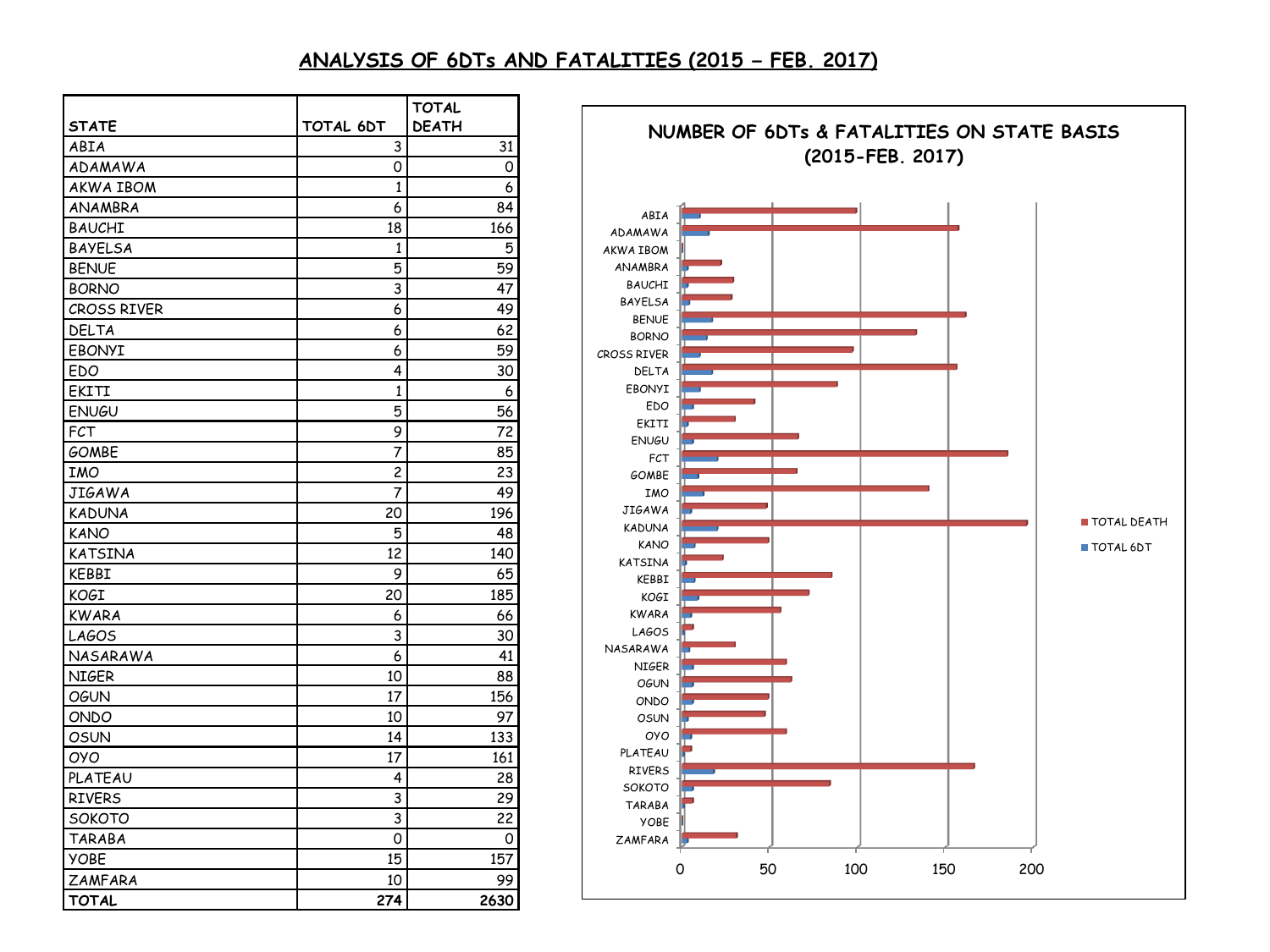| PREVALENT TIME (2015-FEB 2017) |    |
|--------------------------------|----|
|                                |    |
| 0000-0259HRS                   | 9  |
| 0300-0559HRS                   | 33 |
| 0600-0859HRS                   | 28 |
| 0900-1159HRS                   | 45 |
| 1200-1459HRS                   | 58 |
| 1500-1759HRS                   | 55 |
| 1800-2059HRS                   | 37 |
| 2100-1159HRS                   | 13 |



| PREVALENCE DAYS (2015-FEB.2017) |    |
|---------------------------------|----|
| SUN                             | 54 |
| <b>MON</b>                      | 28 |
| <b>TUE</b>                      | 35 |
| WED                             | 39 |
| <b>THU</b>                      | 37 |
| FRI                             | 52 |
| SAT                             | 34 |

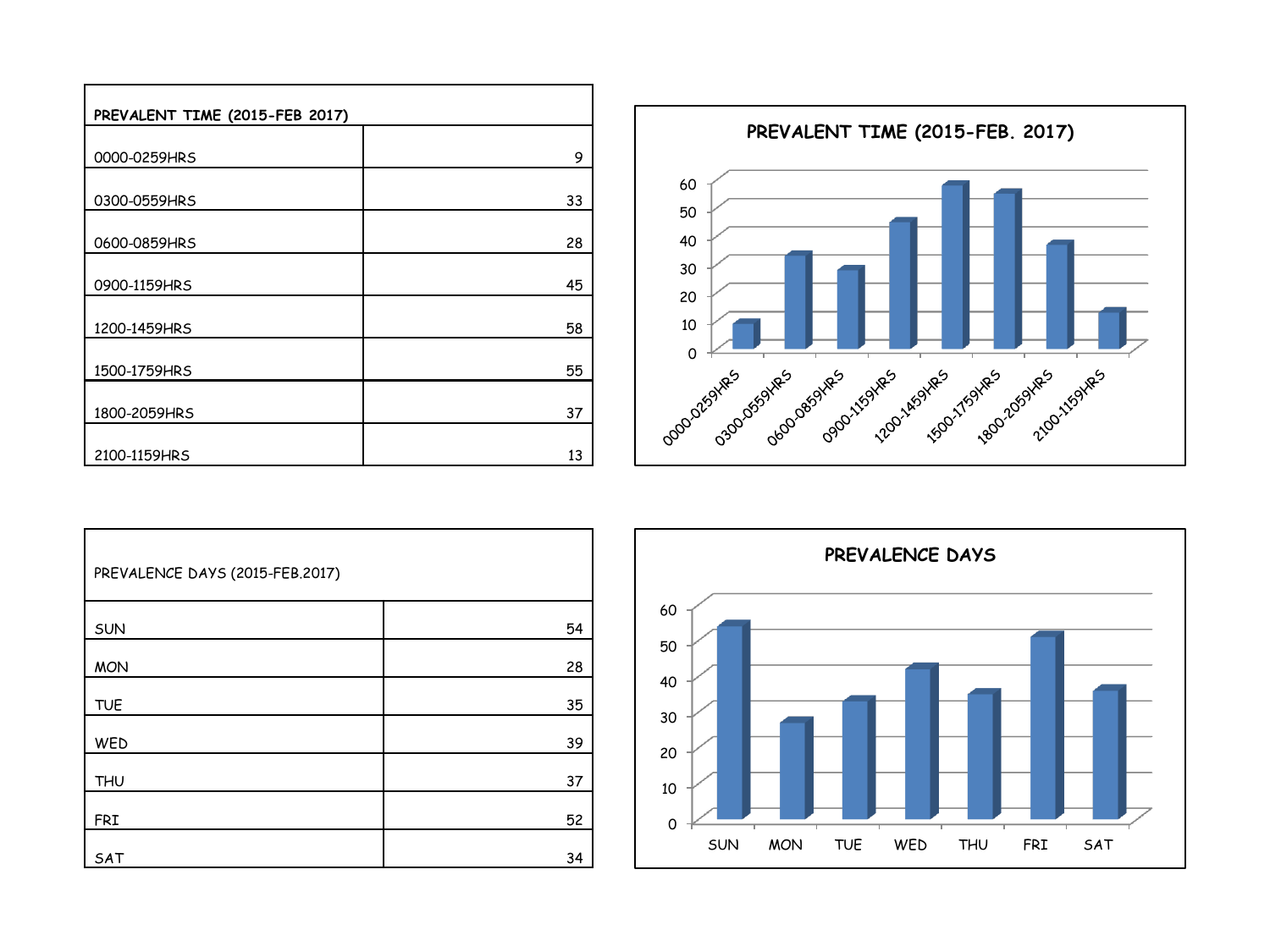## **COMPARISON OF 6DT AND FATALITIES (2015-FEB. 2017)**

| <b>STATE</b>       | TOTAL 6DT                 |                         |                   | TOTAL DEATH         |                 |                       |
|--------------------|---------------------------|-------------------------|-------------------|---------------------|-----------------|-----------------------|
|                    | 2015                      |                         | 2016 JAN-FEB 2017 | 2015                |                 | 2016 JAN-FEB 2017     |
| ABIA               | -1                        |                         | $\mathbf{1}$      | 9                   | 13              | 9                     |
| ADAMAWA            | 0                         | 0                       | 0                 | 0                   | 0               | 0                     |
| <b>AKWA IBOM</b>   | 0                         | $\mathbf{1}$            | $\overline{0}$    | $\overline{0}$      | 6               | $\overline{0}$        |
| ANAMBRA            | $\overline{5}$            | $\mathbf{1}$            | 0                 | $\overline{78}$     | 6               | $\mathsf{O}\xspace$   |
| <b>BAUCHI</b>      | 6                         | 12                      | 0                 | 59                  | 107             | $\mathsf{O}\xspace$   |
| <b>BAYELSA</b>     | $\mathbf{1}$              | 0                       | 0                 | 5                   | 0               | $\mathsf{O}\xspace$   |
| <b>BENUE</b>       | $\mathbf{1}$              | 3                       | $\mathbf{1}$      | 7                   | $\overline{25}$ | $\overline{27}$       |
| <b>BORNO</b>       | 0                         | 3                       | 0                 | 0                   | 47              | 0                     |
| <b>CROSS RIVER</b> | 5                         | $\mathbf{1}$            | 0                 | 43                  | 6               | $\mathsf{O}\xspace$   |
| <b>DELTA</b>       | $\ensuremath{\mathsf{3}}$ | 3                       | 0                 | 30                  | 32              | $\mathsf{O}\xspace$   |
| EBONYI             | $\overline{5}$            | $\mathbf{1}$            | $\overline{0}$    | $\overline{50}$     | $\overline{9}$  | $\overline{0}$        |
| <b>EDO</b>         | 3                         | $\mathbf{1}$            | 0                 | $\overline{22}$     | 8               | $\overline{0}$        |
| EKITI              | 0                         | $\mathbf{1}$            | 0                 | 0                   | 6               | $\overline{\text{o}}$ |
| <b>ENUGU</b>       | $\mathbf{1}$              | 3                       | $\mathbf{1}$      | 6                   | 30              | $\overline{20}$       |
| FCT                | 6                         | 3                       | 0                 | 45                  | 27              | 0                     |
| <b>GOMBE</b>       | $\mathbf{1}$              | 6                       | 0                 | 6                   | $\overline{79}$ | $\overline{0}$        |
| <b>IMO</b>         | 0                         | $\mathbf{1}$            | $\mathbf{1}$      | $\mathsf{O}\xspace$ | 6               | $\overline{17}$       |
| <b>JIGAWA</b>      | 3                         | 4                       | 0                 | 23                  | 26              | 0                     |
| <b>KADUNA</b>      | 8                         | $\overline{11}$         | $\mathbf{1}$      | 62                  | 101             | $\overline{33}$       |
| KANO               | $\ensuremath{\mathsf{3}}$ | $\overline{\mathbf{c}}$ | 0                 | 30                  | 18              | $\mathsf{O}\xspace$   |
| <b>KATSINA</b>     | $\ensuremath{\mathsf{3}}$ | 7                       | $\overline{c}$    | 30                  | 73              | $\overline{37}$       |
| KEBBI              | 6                         | $\overline{\mathbf{c}}$ | $\mathbf{1}$      | $\overline{41}$     | 16              | $\bf8$                |
| KOGI               | 12                        | $\overline{\mathbf{8}}$ | 0                 | 98                  | 87              | $\overline{0}$        |
| <b>KWARA</b>       | $\overline{3}$            | $\overline{c}$          | $\mathbf{1}$      | 33                  | 13              | $\overline{20}$       |
| LAGOS              | $\mathbf 0$               | 3                       | 0                 | 0                   | $\overline{30}$ | $\mathsf{O}\xspace$   |
| NASARAWA           | 3                         | $\overline{\mathbf{c}}$ | $\mathbf{1}$      | $\overline{17}$     | 14              | 10                    |
| <b>NIGER</b>       | 5                         | 5                       | 0                 | 40                  | 48              | $\mathsf{O}\xspace$   |
| <b>OGUN</b>        | $\overline{7}$            | 9                       | $\mathbf{1}$      | 59                  | 80              | $\overline{17}$       |
| ONDO               | 4                         | 6                       | 0                 | 46                  | $\overline{51}$ | $\mathsf{O}\xspace$   |
| OSUN               | 6                         | $\overline{7}$          | $\mathbf{1}$      | 61                  | $\overline{57}$ | $\overline{15}$       |
| <b>OXO</b>         | 4                         | 12                      | $\mathbf{1}$      | 28                  | 115             | $\overline{18}$       |
| PLATEAU            | $\mathbf{1}$              | 3                       | 0                 | $\overline{6}$      | $\overline{22}$ | $\overline{0}$        |
| <b>RIVERS</b>      | $\mathsf{S}$              | $\mathbf{1}$            | 0                 | $\overline{19}$     | 10              | $\overline{0}$        |
| SOKOTO             | $\mathbf{1}$              | 2                       | 0                 | 6                   | 16              | 0                     |
| <b>TARABA</b>      | $\mathbf 0$               | $\overline{\text{o}}$   | 0                 | $\mathsf{O}\xspace$ | 0               | $\overline{\text{o}}$ |
| <b>YOBE</b>        | $\overline{8}$            | 6                       | $\mathbf{1}$      | $\overline{92}$     | 46              | $\overline{19}$       |
| ZAMFARA            | 6                         | 3                       | 1                 | 62                  | $\overline{18}$ | 19                    |
| <b>TOTAL</b>       | 123                       | 136                     | 15                | 1113                | 1248            | 269                   |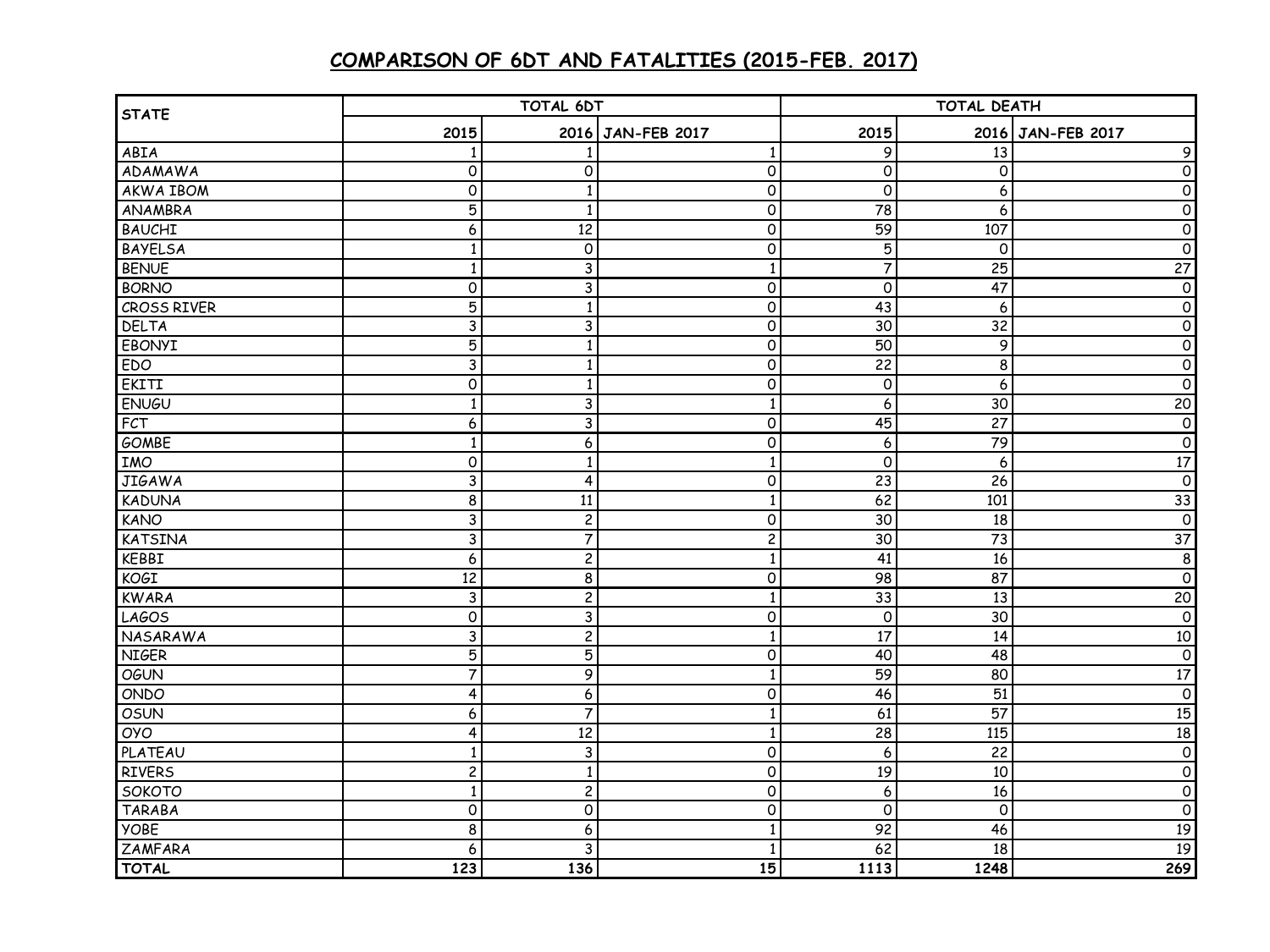

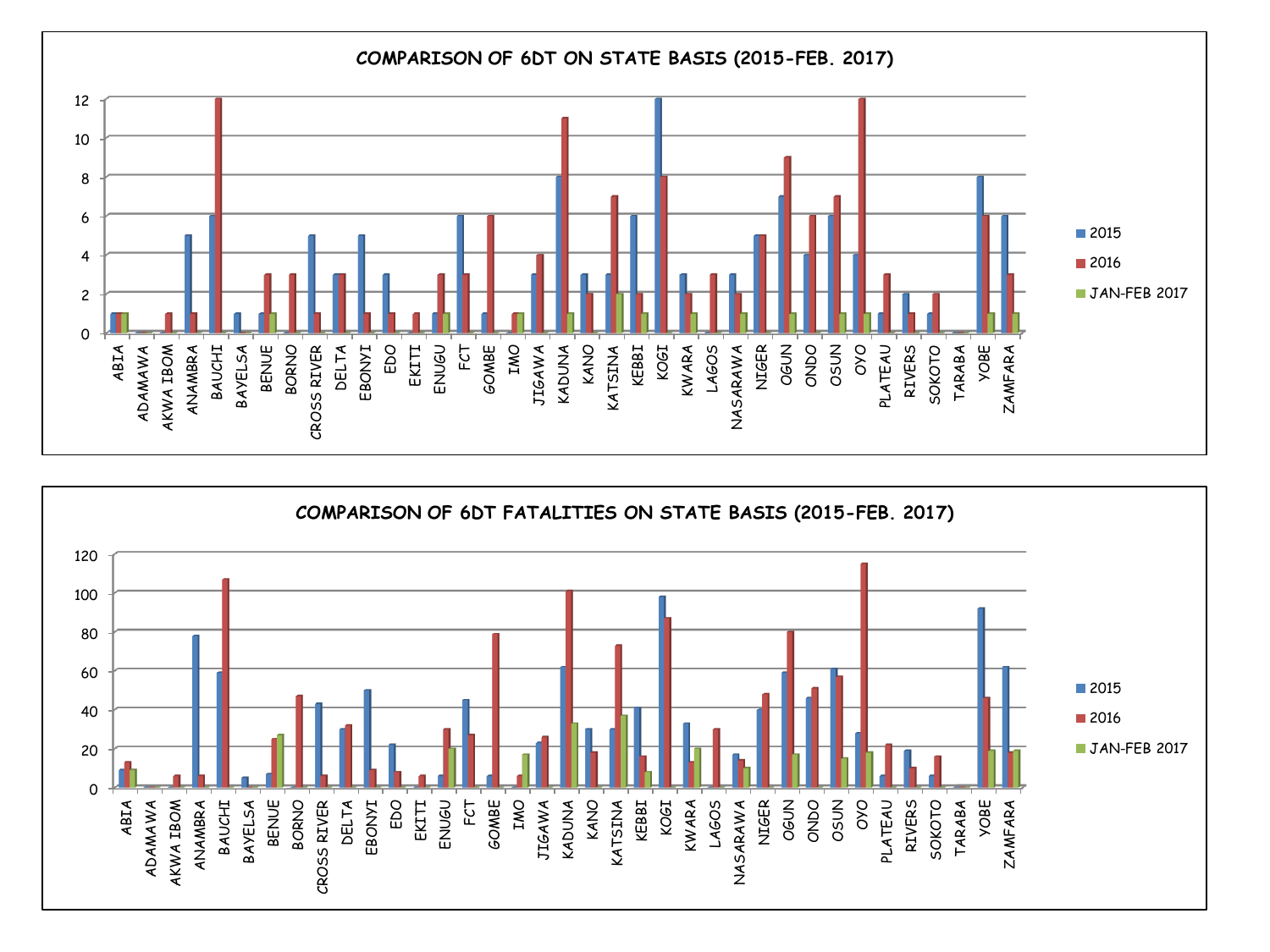|                | <b>YEAR</b> |      |                     |  |  |
|----------------|-------------|------|---------------------|--|--|
| PREVALENT TIME | 2015        | 2016 | <b>JAN-FEB 2017</b> |  |  |
| 0000-0259HRS   | 3           | 5    | 1                   |  |  |
| 0300-0559HRS   | 14          | 16   | 3                   |  |  |
| 0600-0859HRS   | 10          | 14   | 4                   |  |  |
| 0900-1159HRS   | 21          | 22   | $\overline{c}$      |  |  |
| 1200-1459HRS   | 28          | 24   | 6                   |  |  |
| 1500-1759HRS   | 25          | 29   | 1                   |  |  |
| 1800-2059HRS   | 18          | 17   | 2                   |  |  |
| 2100-1159HRS   | 4           | 9    | 0                   |  |  |
| <b>TOTAL</b>   | 123         | 136  | 19                  |  |  |



|                                 | <b>YEAR</b> |      |                     |    |
|---------------------------------|-------------|------|---------------------|----|
| <b>PREVALENT</b><br><b>DAYS</b> | 2015        | 2016 | <b>JAN-FEB 2017</b> |    |
| SUN                             | 25          | 26   |                     | 3  |
| <b>MON</b>                      | 13          | 14   |                     | 0  |
| <b>TUE</b>                      | 15          | 17   |                     | 1  |
| WED                             | 18          | 18   |                     | 6  |
| <b>THU</b>                      | 16          | 18   |                     | 1  |
| <b>FRI</b>                      | 23          | 25   |                     | 3  |
| SAT                             | 13          | 18   |                     | 5  |
| <b>TOTAL</b>                    | 123         | 136  |                     | 19 |